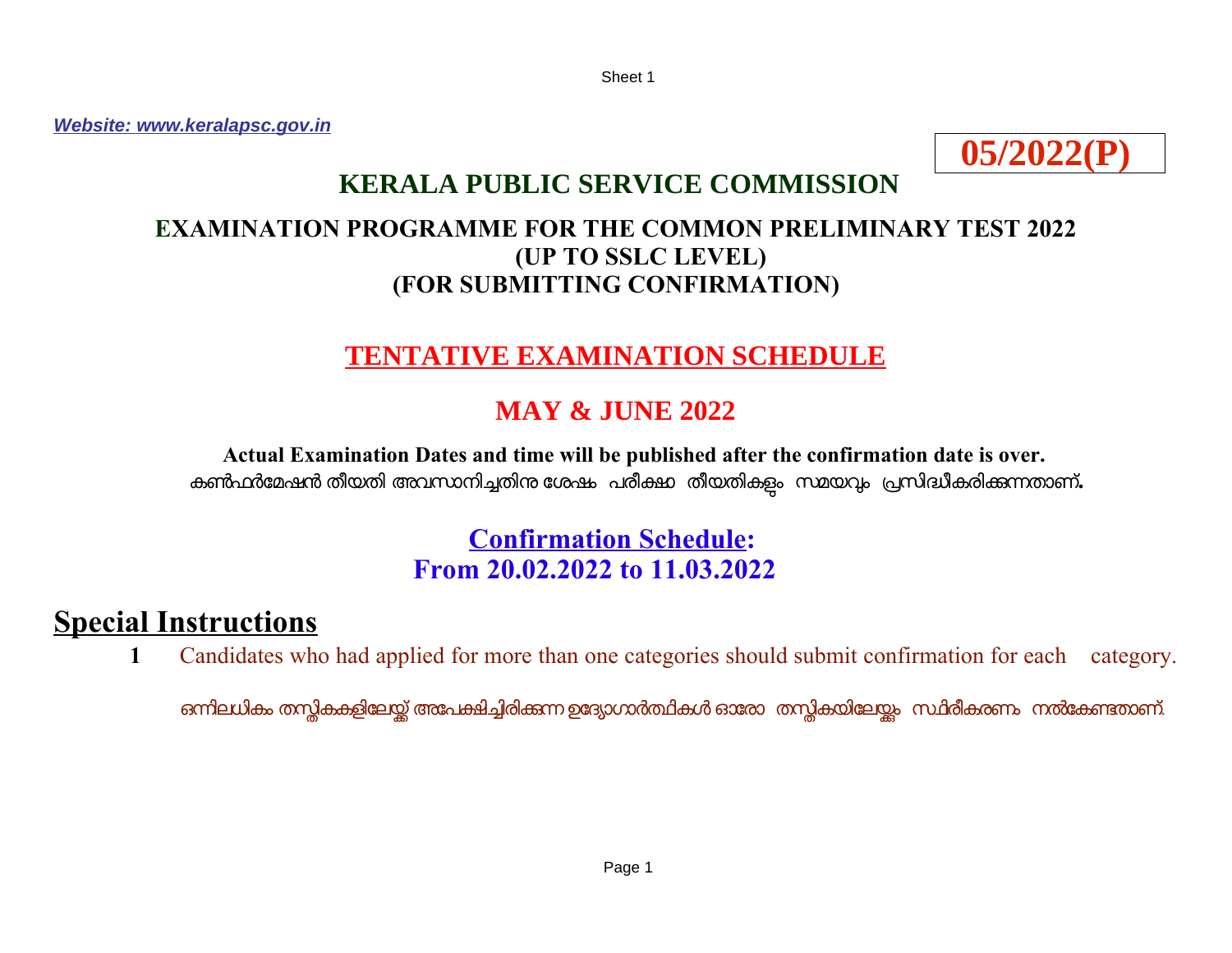**2 While submitting confirmation candidates should opt the medium of questions (Malayalam/Tamil/Kannada) and the district for writing the examination. Candidates will be provided with the question paper only according to their medium of option.**

പരീക്ഷയ്ക്ക് ഏത് ഭാഷയിലുള്ള ചോദ്യപേപ്പർ ആണ് (മലയാളം/തമിഴ്/കന്നഡ) ആവശ്യമുള്ളത് എന്നും, ഏത് ജില്ലയിലാണ് പരീക്ഷ എഴുതേണ്ടത് എന്നും കൺഫർമേഷൻ നൽകന്ന സമയത്ത് ഉദ്യോഗാർത്ഥികൾ രേഖപെട്ടത്തേണ്ടതാണ്**.** ഓരോ ഉദ്യോഗാർത്ഥിയ്യം അവർ തെരഞ്ഞെടുത്ത മാധ്യമത്തിലുള്ള ചോദ്യപേപ്പർ മാത്രമേ ലഭ്യമാകുകയുള്ള

**3** Question Paper will be printed both in English and in the corresponding regional Language (Malayalam/Tamil/Kannada )

ഓരോ ചോദ്യപേപ്പറിലും പ്രാദേശിക ഭാഷയിലും അതിന്റെ തന്നെ ഇംഗ്ലീഷിലുള്ള ചോദ്യങ്ങളും ലഭ്യമാകുന്നതാണ്. Complaints regarding provisional Answer Key will be redressed on the basis of questions in the corresponding regional languages

(താൽക്കാലിക ഉത്തര സൂചികകൾ സംബന്ധിച്ച പരാതികൾ പ്രാദേശിക ഭാഷയിലുള്ള ചോദ്യങ്ങളുടെ അടിസ്ഥാനത്തിൽ തീർപ്പകൽപ്പിക്കുന്നതാണ്.)

**4 While submitting confirmation for the posts of this examination programme, candidates can select the District of their Communication Address as choice of their examination centre. For the same, changes can be made in Communication Address if necessary and special attention to be taken to submit confirmation only after making necessary changes in their Communication Address in the Profile.** ഈ

പരീക്ഷാ കലണ്ടറിലെ തസ്തികകളിലേയ്ക്ക് സ്ഥിരീകരണം രേഖപ്പെടു<mark>ത്</mark>തമ്പോൾ ഉദ്യോഗാർത്ഥികൾക്ക് പരീക്ഷ<br>എഴ്ചതന്നതിനായി അവത്കടെ കത്തിടപാടകൾ നടത്തേണ്ട മേൽവിലാസം ഉൾക്കൊള്ളന്ന ജില്ല തന്നെ എഴു<mark>ഇന്നതിനായി അവരുടെ കത്തിടപാടുകൾ നടത്തേണ്ട മേ</mark>ൽവിലാസം ഉൾക്കൊള്ളുന്ന ജില്ല തന്നെ<br>തെരഞ്ഞെട്ടക്കാവ്വന്നതാണ്**.** ആവശ്യമെങ്കിൽ ഇതിനായി പ്രൊഫൈലിൽ കത്തിടപാട്ടകൾ നടത്തേണ്ടന്ന <u>ആവശ്യമെങ്കിൽ ഇതിനായി പ്രൊഫൈലിൽ കത്തിടപാട്</u>ടകൾ നടത്തേണ്ടന്ന വിലാസത്തിൽ സ്വയം മാറ്റങ്ങൾ വരുത്തിയതിന്ദശേഷം മാത്രം സ്ഥിരീകരണം രേഖപെട്ടത്തവാൻ ശ്രദ്ധിക്കേണ്ടതാണ്**.**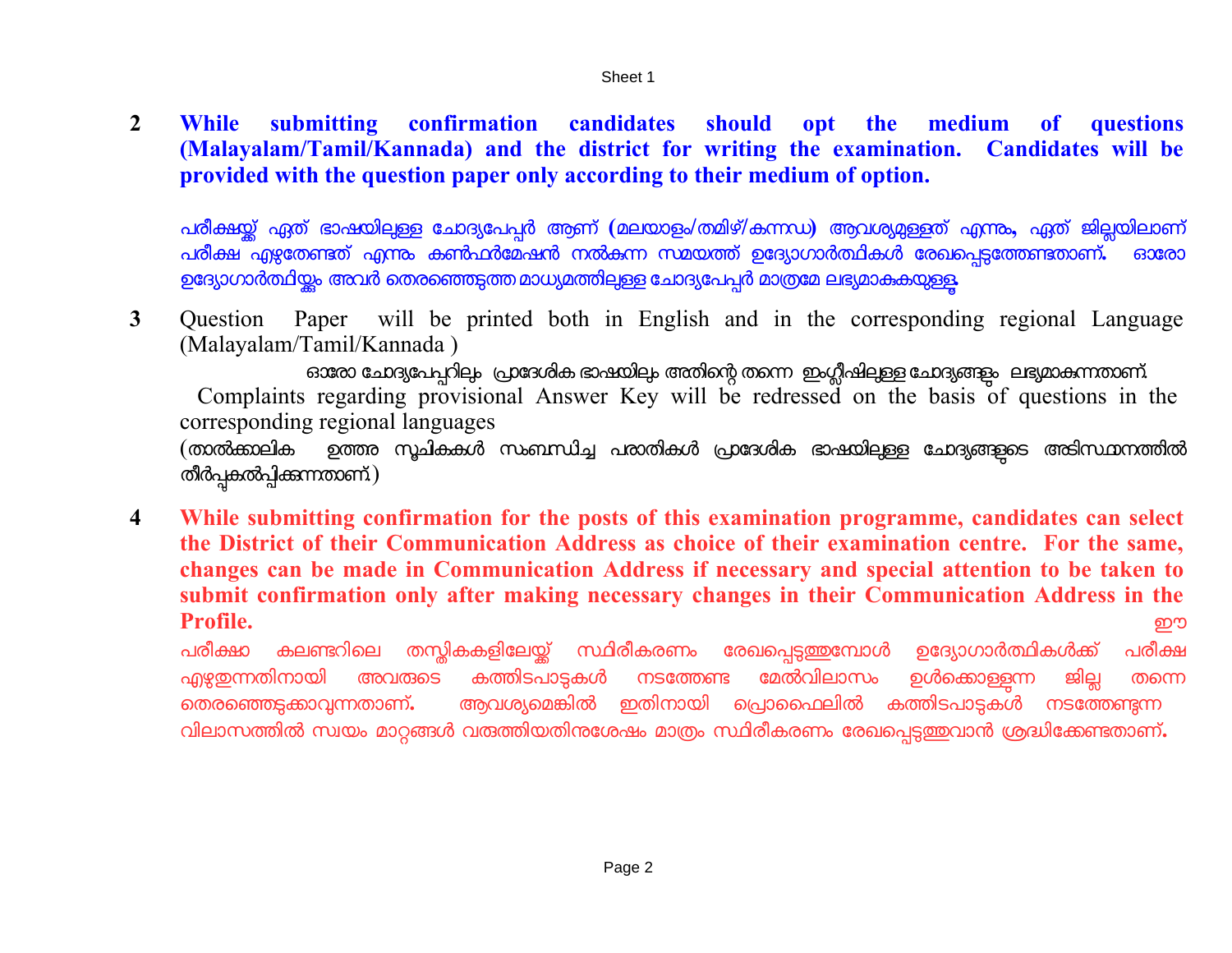**5 Candidates who successfully submit their confirmation on or before the prescribed date can download the Admission Tickets through their One Time Registration Profile in the website [http://www.keralapsc.gov.in](http://www.keralapsc.gov.in/)**  നിശ്ചിത സമയ പരിധിക്കള്ളിൽ സ്ഥിരീകരണം നൽകന്നവർക്ക് പ്രൊഫൈൽ വഴി അഡ്<u>ലി</u>ഷൻ ടിക്കറ്റ് ലഭ്യമാകുന്നതാണ് .

**6**

### **WARNING**

**Admission ticket will not be generated for candidates who fail to submit their confirmation on or before the stipulated date and their application for the post mentioned in this programme will be summarily rejected.**

നിശ്ചിത സമയം വരെ സ്ഥിരീകരണം രേഖപ്പെട്ടത്താത്തവർക്ക് ഈ പരീക്ഷ കലണ്ടറിലെ പരീക്ഷകൾ എഴുഇന്നതിനുള്ള അവസരം ലഭി കനതല **.** കടാെത അവരെട അേപകകള നി രപാധി കം നി രസി കനതാണ് **.**

|            | <b>NAME OF POSTS FOR COMMON PRELIMINARY TEST – 2022</b><br>(UPTO SSLC LEVEL) |                                                                |                        |                                           |                                                |        |                                 |                                                   |                 |  |  |
|------------|------------------------------------------------------------------------------|----------------------------------------------------------------|------------------------|-------------------------------------------|------------------------------------------------|--------|---------------------------------|---------------------------------------------------|-----------------|--|--|
| Sl.<br>No. | Cat. No.                                                                     | <b>Name of Post</b>                                            | <b>Department</b>      | <b>Method of</b><br>Appointment           | Statewide /<br><b>District Wise candidates</b> | No. of | <b>Medium</b>                   | Mark,<br>Duration &<br><b>Mode of Exam</b>        | <b>Syllabus</b> |  |  |
|            | 034/2020                                                                     | <b>MATRON</b> (FEMALE)<br>(Engineering/Polytechnic<br>Hostels) | Technical<br>Education | Direct (From<br>Women<br>candidates only) | <b>STATEWIDE</b>                               | 68     | Malayalam/<br>Tamil/<br>Kannada | 100 Marks,<br>1 Hour 15<br>Minutes,<br><b>OMR</b> | Syllabus        |  |  |
|            | 061/2020                                                                     | <b>THEATRE MECHANIC</b><br>GR.II                               | Medical<br>Education   | Direct                                    | <b>STATEWIDE</b>                               | 193    | Malayalam/<br>Tamil/<br>Kannada | 100 Marks,<br>1 Hour 15<br>Minutes,<br><b>OMR</b> | Syllabus        |  |  |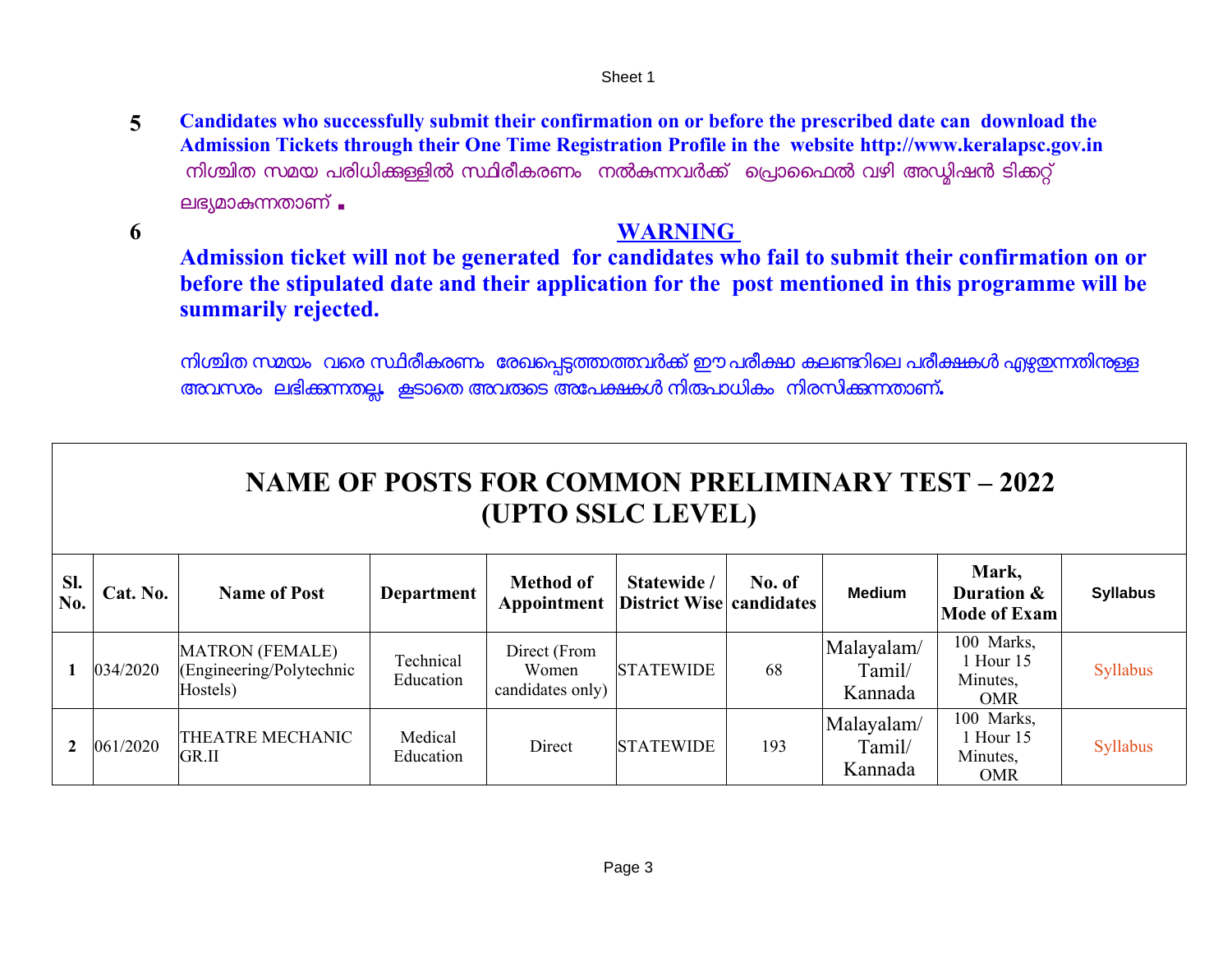| Τ<br>c<br>r<br>۱е |
|-------------------|
|-------------------|

| $\mathbf{3}$            | 352/2020 | <b>SECURITY GUARD</b><br><b>SECURITY GUARD GR</b><br>II/ WATCHER GR.II  | Various<br>Government<br>Owned<br>Companies and<br>Corporations | Direct<br>(From Ex-<br>Servicemen only)<br><b>NCA Muslim</b>                  | <b>STATEWIDE</b>                         | 44     | Malayalam/<br>Tamil/<br>Kannada | 100 Marks,<br>1 Hour 15<br>Minutes,<br><b>OMR</b> | Syllabus |
|-------------------------|----------|-------------------------------------------------------------------------|-----------------------------------------------------------------|-------------------------------------------------------------------------------|------------------------------------------|--------|---------------------------------|---------------------------------------------------|----------|
| $\overline{\mathbf{4}}$ | 353/2020 | <b>SECURITY GUARD/</b><br><b>SECURITY GUARD GR</b><br>II/ WATCHER GR.II | Various<br>Government<br>Owned<br>Companies and<br>Corporations | Direct<br>(From Ex-<br>Servicemen only) STATEWIDE<br><b>NCA</b><br>Viswakarma |                                          | 18     | Malayalam/<br>Tamil/<br>Kannada | 100 Marks,<br>1 Hour 15<br>Minutes,<br><b>OMR</b> | Syllabus |
| 5                       | 380/2020 | <b>STENOGRAPHER</b><br><b>GRII</b>                                      | The Kerala<br>Land<br>Development<br>Corporation<br>Limited     | Direct                                                                        | <b>STATEWIDE</b>                         | 5893   | Malayalam/<br>Tamil/<br>Kannada | 100 Marks,<br>1 Hour 15<br>Minutes,<br><b>OMR</b> | Syllabus |
| 6                       | 014/2021 | <b>JUNIOR ASSISTANT</b>                                                 | Kerala Agro<br>Industries<br>Corporation<br>Limited             | Direct                                                                        | <b>STATEWIDE</b>                         | 623509 | Malayalam/<br>Tamil/<br>Kannada | 100 Marks,<br>1 Hour 15<br>Minutes,<br><b>OMR</b> | Syllabus |
| 7                       | 021/2021 | <b>AYAH</b>                                                             | Various                                                         | Direct                                                                        | <b>THIRUVANA</b><br><b>NTHAPURA</b><br>M | 729    | Malayalam/<br>Tamil/<br>Kannada | 100 Marks,<br>1 Hour 15<br>Minutes,<br><b>OMR</b> | Syllabus |
| 8                       | 021/2021 | <b>AYAH</b>                                                             | Various                                                         | Direct                                                                        | PATHANAMT<br><b>HITTA</b>                | 243    | Malayalam/<br>Tamil/<br>Kannada | 100 Marks,<br>1 Hour 15<br>Minutes,<br><b>OMR</b> | Syllabus |
| 9                       | 021/2021 | <b>AYAH</b>                                                             | Various                                                         | Direct                                                                        | <b>ALAPPUZHA</b>                         | 494    | Malayalam/<br>Tamil/<br>Kannada | 100 Marks,<br>1 Hour 15<br>Minutes,<br><b>OMR</b> | Syllabus |
| 10                      | 021/2021 | <b>AYAH</b>                                                             | Various                                                         | Direct                                                                        | <b>KOTTAYAM</b>                          | 338    | Malayalam/<br>Tamil/<br>Kannada | 100 Marks,<br>1 Hour 15<br>Minutes,<br><b>OMR</b> | Syllabus |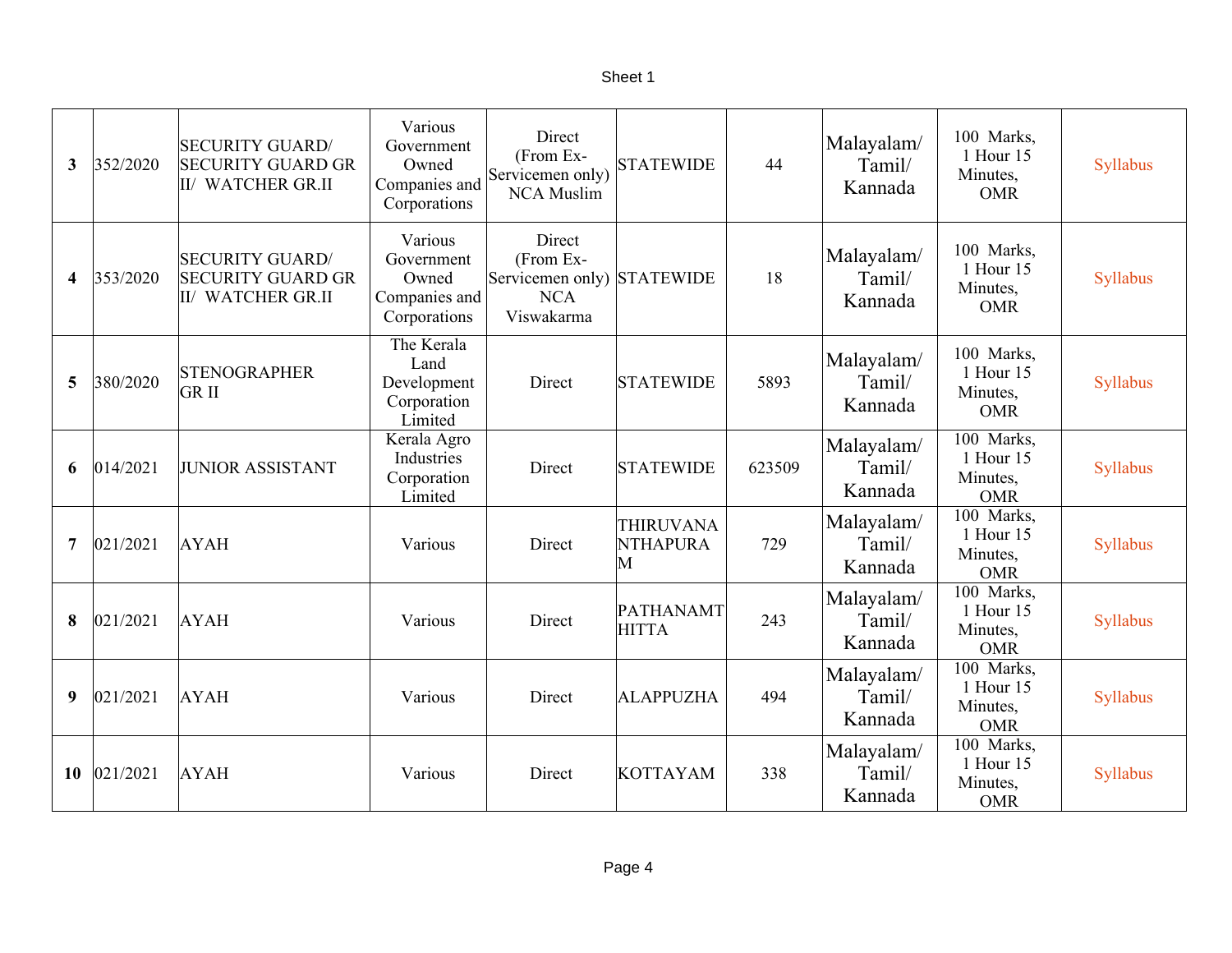| ۱e<br>r<br>œ |  |
|--------------|--|
|--------------|--|

| 11 | 021/2021 | <b>AYAH</b>                                      | Various                                                            | Direct                                                | <b>IDUKKI</b>         | 223    | Malayalam/<br>Tamil/<br>Kannada | 100 Marks,<br>1 Hour 15<br>Minutes,<br><b>OMR</b> | Syllabus |
|----|----------|--------------------------------------------------|--------------------------------------------------------------------|-------------------------------------------------------|-----------------------|--------|---------------------------------|---------------------------------------------------|----------|
| 12 | 021/2021 | <b>AYAH</b>                                      | Various                                                            | Direct                                                | <b>KOZHIKODE</b>      | 764    | Malayalam/<br>Tamil/<br>Kannada | 100 Marks,<br>1 Hour 15<br>Minutes,<br><b>OMR</b> | Syllabus |
| 13 | 021/2021 | <b>AYAH</b>                                      | Various                                                            | Direct                                                | <b>KANNUR</b>         | 159    | Malayalam/<br>Tamil/<br>Kannada | 100 Marks,<br>1 Hour 15<br>Minutes,<br><b>OMR</b> | Syllabus |
| 14 | 021/2021 | <b>AYAH</b>                                      | Various                                                            | Direct                                                | <b>KASARAGOD</b><br>E | 120    | Malayalam/<br>Tamil/<br>Kannada | 100 Marks,<br>1 Hour 15<br>Minutes,<br><b>OMR</b> | Syllabus |
| 15 | 030/2021 | POLICE CONSTABLE                                 | POLICE (India<br>Reserve<br><b>Battalion</b><br>Regular Wing)      | Direct<br><b>NCA For Muslim</b>                       | <b>STATEWIDE</b>      | 44692  | Malayalam/<br>Tamil/<br>Kannada | 100 Marks,<br>1 Hour 15<br>Minutes,<br><b>OMR</b> | Syllabus |
| 16 | 032/2021 | <b>COBBLER</b>                                   | <b>Health Services</b>                                             | Direct<br>NCA For Latin<br>Catholic / Anglo<br>Indian | <b>STATEWIDE</b>      | 206    | Malayalam/<br>Tamil/<br>Kannada | 100 Marks,<br>1 Hour 15<br>Minutes,<br><b>OMR</b> | Syllabus |
| 17 | 066/2021 | <b>WORKER/PLANT</b><br><b>ATTENDER GRADE III</b> | Kerala Co-<br>operative Milk<br>Marketing<br>Federation<br>Limited | Part I<br>(General<br>Category)                       | <b>STATEWIDE</b>      | 180119 | Malayalam/<br>Tamil/<br>Kannada | 100 Marks,<br>1 Hour 15<br>Minutes,<br><b>OMR</b> | Syllabus |
| 18 | 067/2021 | <b>WORKER/PLANT</b><br><b>ATTENDER GRADE III</b> | Kerala Co-<br>operative Milk<br>Marketing<br>Federation<br>Limited | Part II (Society<br>Category)                         | <b>STATEWIDE</b>      | 13     | Malayalam/<br>Tamil/<br>Kannada | 100 Marks,<br>1 Hour 15<br>Minutes,<br><b>OMR</b> | Syllabus |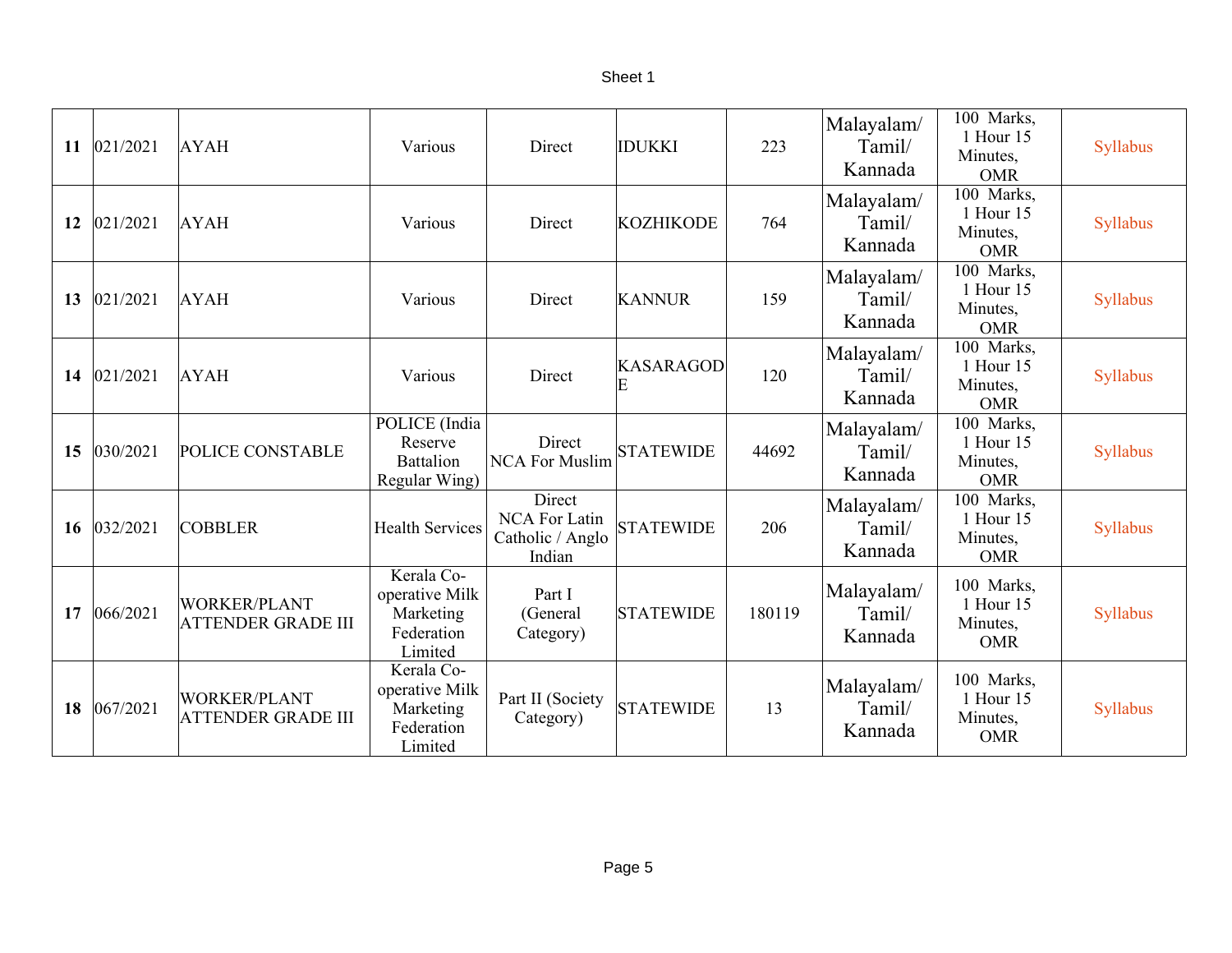#### Sheet 1

| 19              | 072/2021 | <b>JUNIOR TYPIST</b>    | <b>Apex Societies</b><br>of Cooperative<br>Sector in Kerala                                | Part I<br>(General<br>Category)                                                                    | <b>STATEWIDE</b>          | 18069 | Malayalam/<br>Tamil/<br>Kannada | 100 Marks,<br>1 Hour 15<br>Minutes,<br><b>OMR</b> | Syllabus |
|-----------------|----------|-------------------------|--------------------------------------------------------------------------------------------|----------------------------------------------------------------------------------------------------|---------------------------|-------|---------------------------------|---------------------------------------------------|----------|
| 20              | 088/2021 | <b>OFFICE ATTENDANT</b> | Govt.<br>Secretariat/KPS<br>C/Local Fund<br>Audit/Kerala<br>Legislature<br>Secretariat etc | Special<br>Recruitment For<br>SC/ST                                                                | <b>STATEWIDE</b>          | 84915 | Malayalam/<br>Tamil/<br>Kannada | 100 Marks,<br>1 Hour 15<br>Minutes,<br><b>OMR</b> | Syllabus |
| 21              | 092/2021 | <b>AYAH</b>             | Scheduled Tribe<br>Development<br>Department                                               | Special<br>Recruitment For<br>Scheduled Tribe KOLLAM<br>(Women<br>candidates only)                 |                           | 19    | Malayalam/<br>Tamil/<br>Kannada | 100 Marks,<br>1 Hour 15<br>Minutes,<br><b>OMR</b> | Syllabus |
| 22              | 092/2021 | <b>AYAH</b>             | Scheduled Tribe<br>Development<br>Department                                               | Special<br>Recruitment For<br><b>Scheduled Tribe</b><br>(Women<br>candidates only)                 | PATHANAMT<br><b>HITTA</b> | 6     | Malayalam/<br>Tamil/<br>Kannada | 100 Marks,<br>1 Hour 15<br>Minutes,<br><b>OMR</b> | Syllabus |
| 23              | 092/2021 | <b>AYAH</b>             | Development<br>Department                                                                  | Special<br>Scheduled Tribe Recruitment For<br><b>Scheduled Tribe</b><br>(Women<br>candidates only) | <b>ALAPPUZHA</b>          | 9     | Malayalam/<br>Tamil/<br>Kannada | 100 Marks,<br>1 Hour 15<br>Minutes,<br><b>OMR</b> | Syllabus |
| 24              | 092/2021 | <b>AYAH</b>             | Scheduled Tribe<br>Development<br>Department                                               | Special<br><b>Recruitment For</b><br>Scheduled Tribe KOTTAYAM<br>(Women<br>candidates only)        |                           | 9     | Malayalam/<br>Tamil/<br>Kannada | 100 Marks,<br>1 Hour 15<br>Minutes,<br><b>OMR</b> | Syllabus |
| 25 <sub>1</sub> | 092/2021 | <b>AYAH</b>             | Scheduled Tribe<br>Development<br>Department                                               | Special<br><b>Recruitment For</b><br>Scheduled Tribe IDUKKI<br>(Women<br>candidates only)          |                           | 32    | Malayalam/<br>Tamil/<br>Kannada | 100 Marks,<br>1 Hour 15<br>Minutes,<br><b>OMR</b> | Syllabus |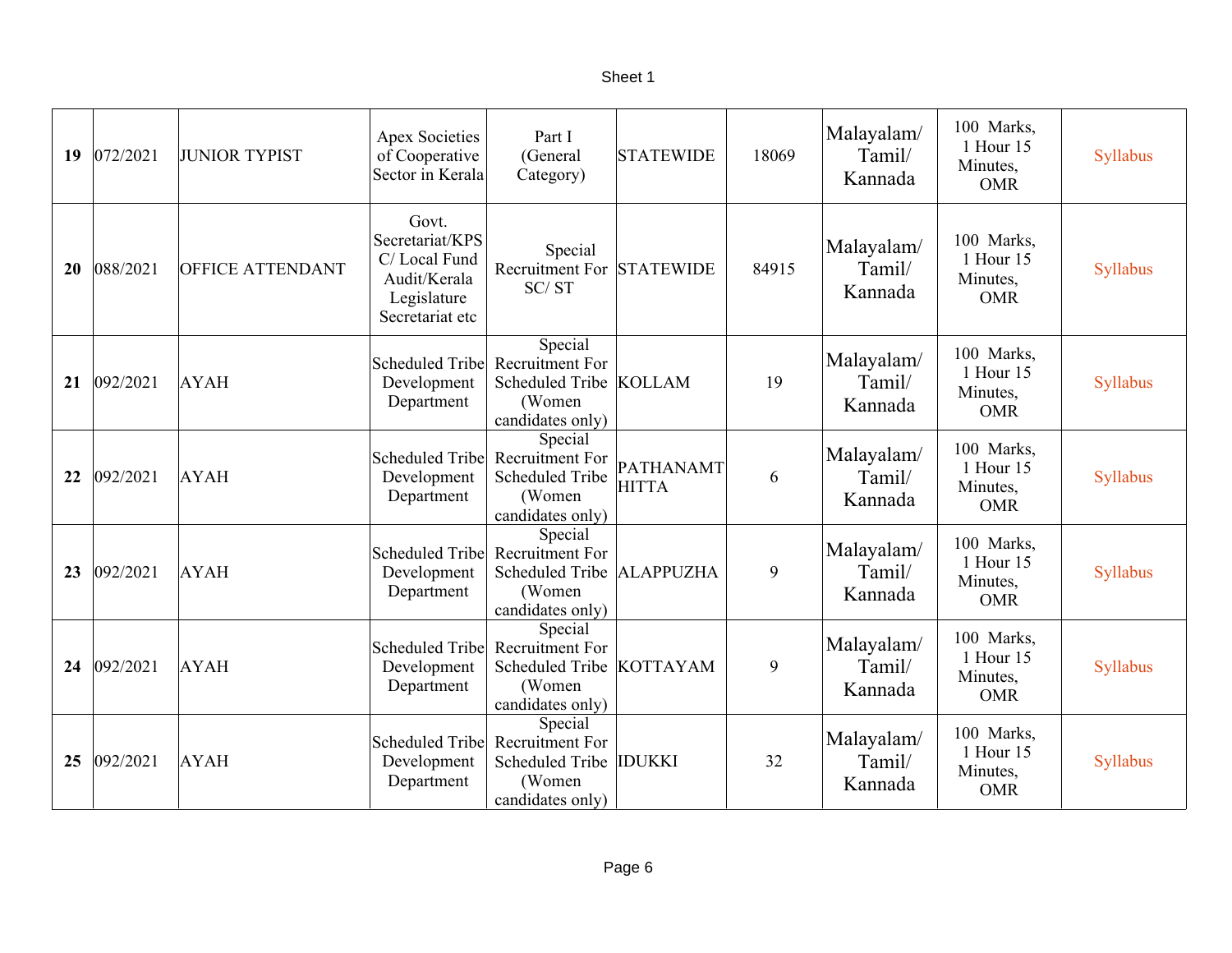| 26 | 092/2021 | <b>AYAH</b> | Scheduled Tribe<br>Development<br>Department | Special<br>Recruitment For<br><b>Scheduled Tribe</b><br>(Women<br>candidates only)            | <b>ERNAKULA</b><br>M  | 13 | Malayalam/<br>Tamil/<br>Kannada | 100 Marks,<br>1 Hour 15<br>Minutes,<br><b>OMR</b> | Syllabus |
|----|----------|-------------|----------------------------------------------|-----------------------------------------------------------------------------------------------|-----------------------|----|---------------------------------|---------------------------------------------------|----------|
| 27 | 092/2021 | <b>AYAH</b> | Scheduled Tribe<br>Development<br>Department | Special<br><b>Recruitment For</b><br><b>Scheduled Tribe</b><br>(Women)<br>candidates only)    | <b>THRISSUR</b>       | 8  | Malayalam/<br>Tamil/<br>Kannada | 100 Marks,<br>1 Hour 15<br>Minutes,<br><b>OMR</b> | Syllabus |
| 28 | 092/2021 | <b>AYAH</b> | Scheduled Tribe<br>Development<br>Department | Special<br><b>Recruitment For</b><br>Scheduled Tribe PALAKKAD<br>(Women<br>candidates only)   |                       | 51 | Malayalam/<br>Tamil/<br>Kannada | 100 Marks,<br>1 Hour 15<br>Minutes,<br><b>OMR</b> | Syllabus |
| 29 | 092/2021 | <b>AYAH</b> | Scheduled Tribe<br>Development<br>Department | Special<br>Recruitment For<br><b>Scheduled Tribe</b><br>(Women<br>candidates only)            | <b>MALAPPURA</b><br>M | 24 | Malayalam/<br>Tamil/<br>Kannada | 100 Marks,<br>1 Hour 15<br>Minutes,<br><b>OMR</b> | Syllabus |
| 30 | 092/2021 | <b>AYAH</b> | Scheduled Tribe<br>Development<br>Department | Special<br><b>Recruitment For</b><br>Scheduled Tribe KOZHIKODE<br>(Women)<br>candidates only) |                       | 3  | Malayalam/<br>Tamil/<br>Kannada | 100 Marks,<br>1 Hour 15<br>Minutes,<br><b>OMR</b> | Syllabus |
| 31 | 092/2021 | <b>AYAH</b> | Scheduled Tribe<br>Development<br>Department | Special<br>Recruitment For<br>Scheduled Tribe<br>(Women<br>candidates only)                   | <b>WAYANAD</b>        | 53 | Malayalam/<br>Tamil/<br>Kannada | 100 Marks,<br>1 Hour 15<br>Minutes,<br><b>OMR</b> | Syllabus |
| 32 | 092/2021 | <b>AYAH</b> | Scheduled Tribe<br>Development<br>Department | Special<br><b>Recruitment For</b><br>Scheduled Tribe   KANNUR<br>(Women<br>candidates only)   |                       | 18 | Malayalam/<br>Tamil/<br>Kannada | 100 Marks,<br>1 Hour 15<br>Minutes,<br><b>OMR</b> | Syllabus |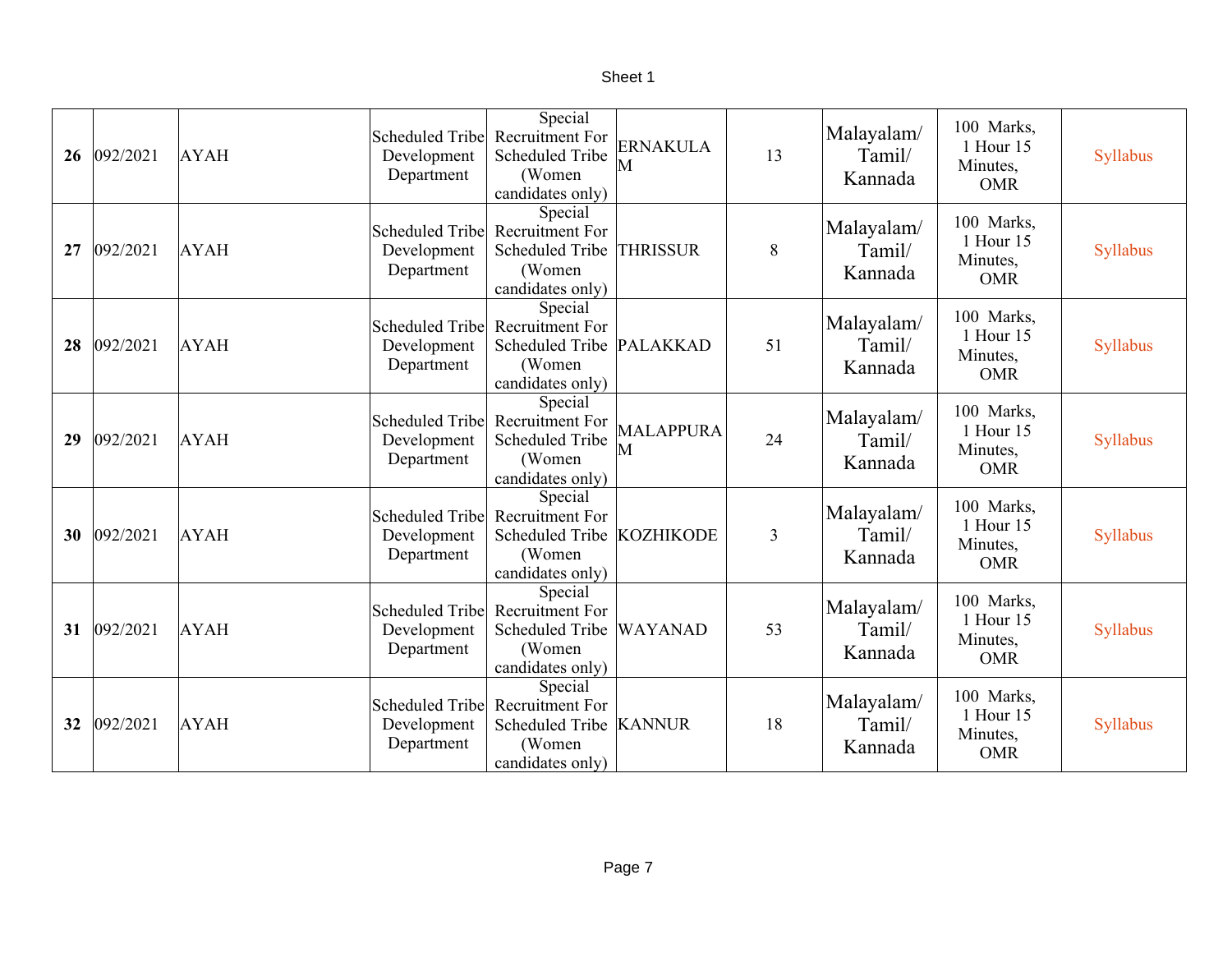| 33 <sup>2</sup> | 092/2021 | <b>AYAH</b>                               | Scheduled Tribe<br>Development<br>Department        | Special<br>Recruitment For<br><b>Scheduled Tribe</b><br>(Women<br>candidates only)   | <b>KASARAGOD</b><br>E | 23    | Malayalam/<br>Tamil/<br>Kannada | 100 Marks,<br>1 Hour 15<br>Minutes,<br><b>OMR</b>              | Syllabus |
|-----------------|----------|-------------------------------------------|-----------------------------------------------------|--------------------------------------------------------------------------------------|-----------------------|-------|---------------------------------|----------------------------------------------------------------|----------|
| 34              | 140/2021 | <b>JUNIOR TYPIST CLERK</b>                | Kerala Agro<br>Industries<br>Corporation<br>Limited | Direct<br>Recruitment                                                                | <b>STATEWIDE</b>      | 9045  | Malayalam/<br>Tamil/<br>Kannada | $\overline{100}$ Marks,<br>1 Hour 15<br>Minutes,<br><b>OMR</b> | Syllabus |
| 35 <sub>1</sub> | 145/2021 | <b>CLERK</b>                              | Various                                             | Special<br>Recruitment For<br>Scheduled Caste/<br><b>Scheduled Tribe</b>             | <b>KOTTAYAM</b>       | 18900 | Malayalam/<br>Tamil/<br>Kannada | 100 Marks,<br>1 Hour 15<br>Minutes,<br><b>OMR</b>              | Syllabus |
| 36              | 145/2021 | <b>CLERK</b>                              | Various                                             | Special<br>Recruitment For<br>Scheduled Caste/<br><b>Scheduled Tribe</b>             | <b>PALAKKAD</b>       | 10728 | Malayalam/<br>Tamil/<br>Kannada | 100 Marks,<br>1 Hour 15<br>Minutes,<br><b>OMR</b>              | Syllabus |
| 37              | 145/2021 | <b>CLERK</b>                              | Various                                             | Special<br>Recruitment For<br>Scheduled Caste/ M<br><b>Scheduled Tribe</b>           | <b>MALAPPURA</b>      | 18337 | Malayalam/<br>Tamil/<br>Kannada | 100 Marks,<br>1 Hour 15<br>Minutes,<br><b>OMR</b>              | Syllabus |
| 38              | 146/2021 | <b>ATTENDER</b>                           | Various                                             | Special<br>Recruitment For<br>Scheduled Caste/<br><b>Scheduled Tribe</b>             | <b>KANNUR</b>         | 32936 | Malayalam/<br>Tamil/<br>Kannada | 100 Marks,<br>1 Hour 15<br>Minutes,<br><b>OMR</b>              | Syllabus |
| 39              | 173/2021 | <b>ASSISTANT PRISON</b><br><b>OFFICER</b> | Prison                                              | Direct<br>NCA for SCCC<br>(Scheduled Caste STATEWIDE<br>Converts To<br>Christianity) |                       | 811   | Malayalam/<br>Tamil/<br>Kannada | 100 Marks,<br>1 Hour 15<br>Minutes,<br><b>OMR</b>              | Syllabus |
| 40              | 174/2021 | <b>ASSISTANT PRISON</b><br><b>OFFICER</b> | Prison                                              | Direct<br>NCA for Latin<br>Catholic / Anglo<br>Indian                                | <b>STATEWIDE</b>      | 2702  | Malayalam/<br>Tamil/<br>Kannada | 100 Marks,<br>1 Hour 15<br>Minutes,<br><b>OMR</b>              | Syllabus |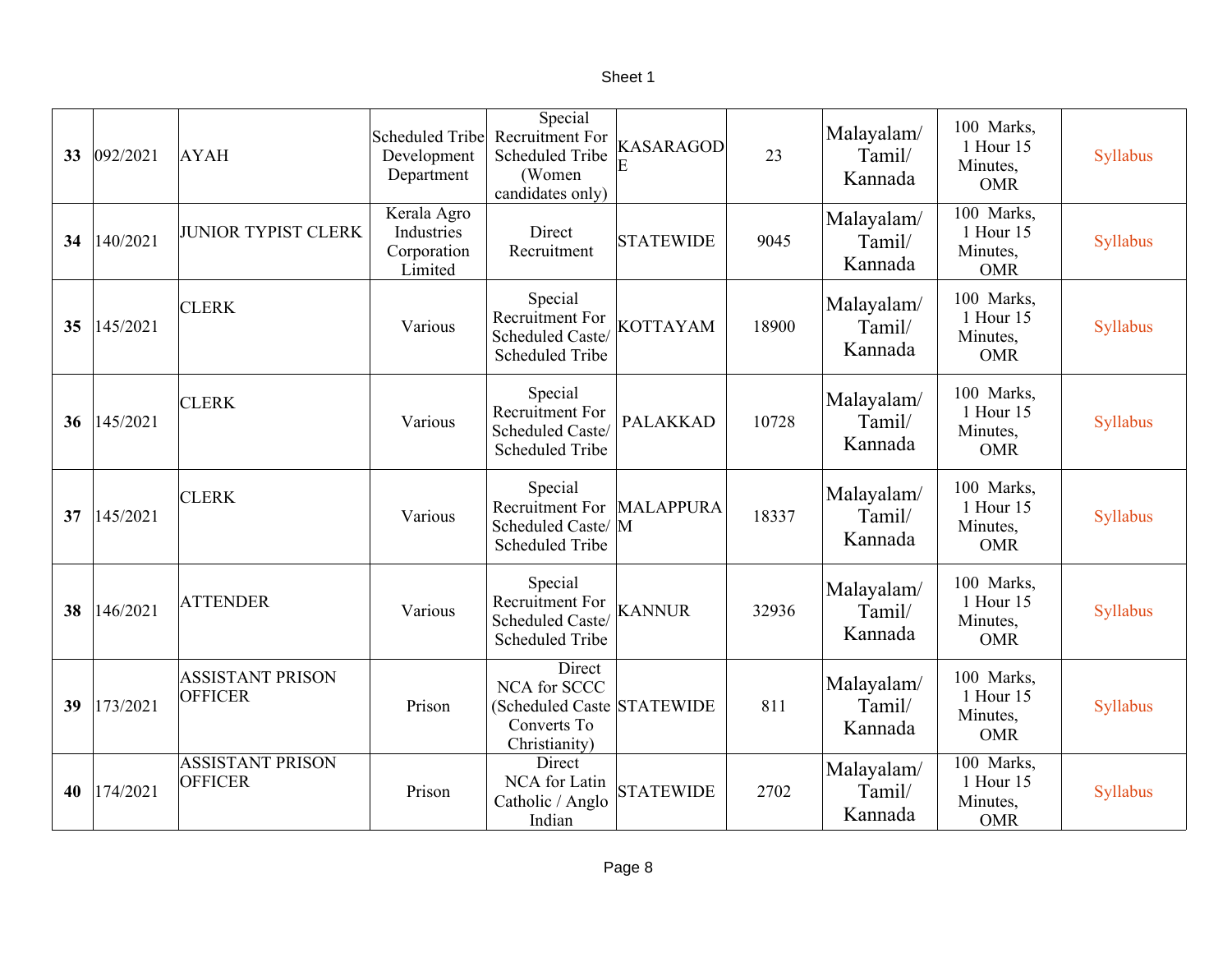| 41 | 175/2021    | <b>ASSISTANT PRISON</b><br><b>OFFICER</b>                                        | Prison                                                                  | Direct<br>NCA for<br><b>Scheduled Caste</b>         | <b>STATEWIDE</b>                         | 10679  | Malayalam/<br>Tamil/<br>Kannada | 100 Marks,<br>1 Hour 15<br>Minutes,<br><b>OMR</b> | Syllabus |
|----|-------------|----------------------------------------------------------------------------------|-------------------------------------------------------------------------|-----------------------------------------------------|------------------------------------------|--------|---------------------------------|---------------------------------------------------|----------|
| 42 | 223/2021    | <b>WORK ASSISTANT</b>                                                            | Kerala Agro<br>Machinery<br>Corporation Ltd                             | Direct                                              | <b>STATEWIDE</b>                         | 145999 | Malayalam/<br>Tamil/<br>Kannada | 100 Marks,<br>1 Hour 15<br>Minutes,<br><b>OMR</b> | Syllabus |
| 43 | 262/2021    | <b>SECURITY GUARD</b>                                                            | <b>Health Services</b><br>(Health<br>Transport<br>Central<br>WorkShop)  | Direct                                              | <b>THIRUVANA</b><br><b>NTHAPURA</b><br>M | 1253   | Malayalam/<br>Tamil/<br>Kannada | 100 Marks,<br>1 Hour 15<br>Minutes,<br><b>OMR</b> | Syllabus |
|    | 44 274/2021 | <b>ASSISTANT PRISON</b><br><b>OFFICER</b>                                        | Prisons                                                                 | Direct<br><b>NCA</b> for Muslim                     | <b>STATEWIDE</b>                         | 23622  | Malayalam/<br>Tamil/<br>Kannada | 100 Marks,<br>1 Hour 15<br>Minutes,<br><b>OMR</b> | Syllabus |
| 45 | 284/2021    | <b>LOWER DIVISION</b><br><b>CLERK (EX</b><br><b>SERVICEMEN ONLY)</b>             | NCC/ Sainik<br>Welfare                                                  | Direct<br>NCA for<br>Latin Catholic<br>Anglo Indian | PALAKKAD                                 | 58     | Malayalam/<br>Tamil/<br>Kannada | 100 Marks,<br>1 Hour 15<br>Minutes,<br><b>OMR</b> | Syllabus |
| 46 | 309/2021    | <b>SECURITY</b><br>GUARD/SECURITY<br><b>GUARD GR II/</b><br><b>WATCHER GR.II</b> | Various Govt<br>Owned<br>Companies/<br>Corporations/B<br>oards          | Direct                                              | <b>STATEWIDE</b>                         | 1475   | Malayalam/<br>Tamil/<br>Kannada | 100 Marks,<br>1 Hour 15<br>Minutes,<br><b>OMR</b> | Syllabus |
| 47 | 313/2021    | <b>AMENITIES ASSISTANT</b><br>(MLAHOSTEL)                                        | Legislature<br>Secretariat                                              | Direct                                              | <b>THIRUVANA</b><br><b>NTHAPURA</b><br>M | 101844 | Malayalam/<br>Tamil/<br>Kannada | 100 Marks,<br>1 Hour 15<br>Minutes,<br><b>OMR</b> | Syllabus |
| 48 | 362/2021    | <b>SECURITY GUARD GR</b><br>$\vert \mathrm{II} \vert$                            | Kerala<br>Electrical and<br>Allied<br>Engineering<br>Company<br>Limited | Direct                                              | <b>STATEWIDE</b>                         | 1657   | Malayalam/<br>Tamil/<br>Kannada | 100 Marks,<br>1 Hour 15<br>Minutes,<br><b>OMR</b> | Syllabus |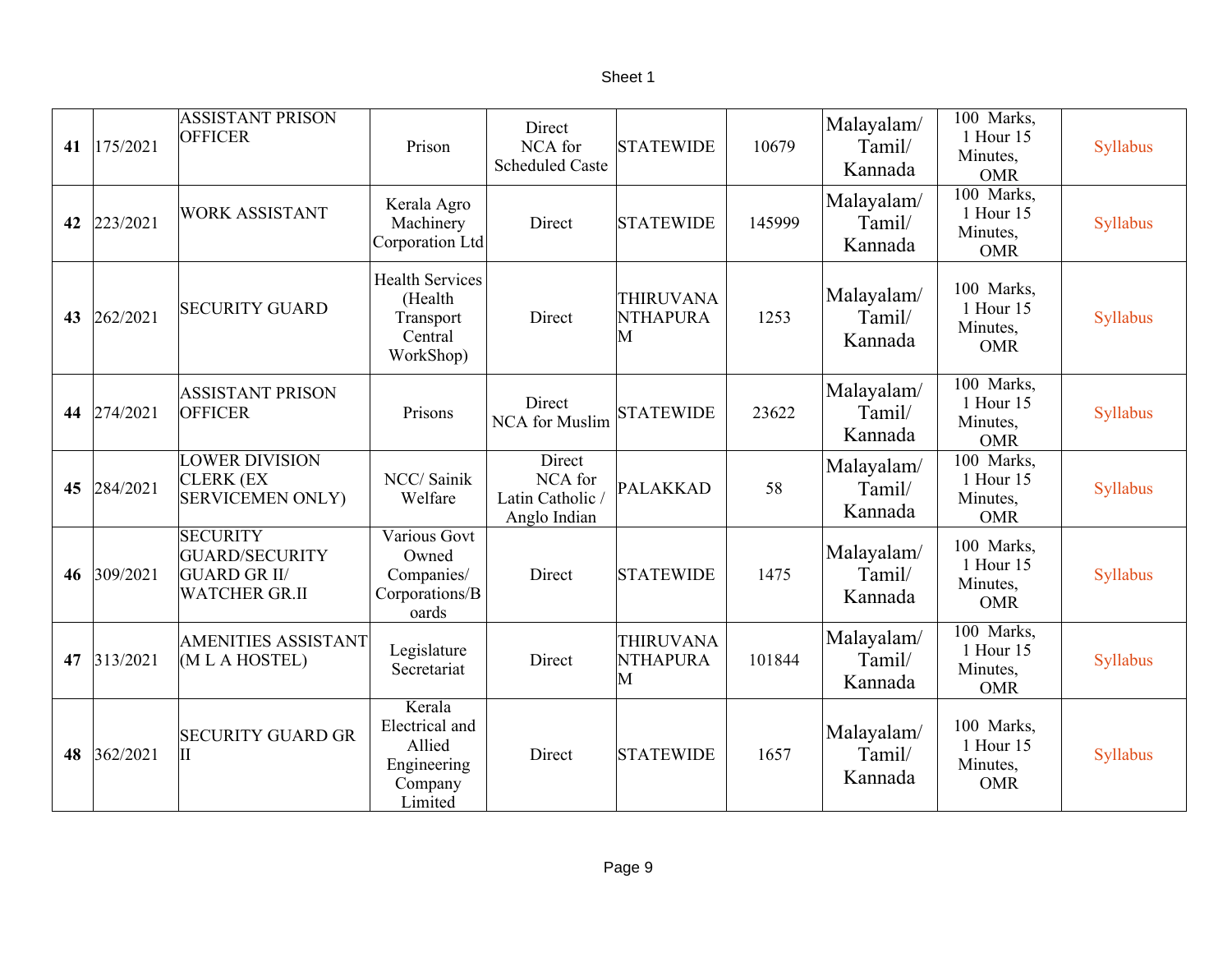| 49 | 368/2021 | <b>VILLAGE FIELD</b><br><b>ASSISTANT</b> | Revenue | Direct | <b>THIRUVANA</b><br><b>NTHAPURA</b><br>M | 130832 | Malayalam/<br>Tamil/<br>Kannada | 100 Marks,<br>1 Hour 15<br>Minutes,<br><b>OMR</b>              | Syllabus        |
|----|----------|------------------------------------------|---------|--------|------------------------------------------|--------|---------------------------------|----------------------------------------------------------------|-----------------|
| 50 | 368/2021 | <b>VILLAGE FIELD</b><br><b>ASSISTANT</b> | Revenue | Direct | <b>KOLLAM</b>                            | 95037  | Malayalam/<br>Tamil/<br>Kannada | 100 Marks,<br>1 Hour 15<br>Minutes,<br><b>OMR</b>              | Syllabus        |
| 51 | 368/2021 | <b>VILLAGE FIELD</b><br><b>ASSISTANT</b> | Revenue | Direct | PATHANAMT<br><b>HITTA</b>                | 39229  | Malayalam/<br>Tamil/<br>Kannada | $\overline{100}$ Marks,<br>1 Hour 15<br>Minutes,<br><b>OMR</b> | Syllabus        |
| 52 | 368/2021 | <b>VILLAGE FIELD</b><br><b>ASSISTANT</b> | Revenue | Direct | <b>ALAPPUZHA</b>                         | 70022  | Malayalam/<br>Tamil/<br>Kannada | 100 Marks,<br>1 Hour 15<br>Minutes,<br><b>OMR</b>              | Syllabus        |
| 53 | 368/2021 | <b>VILLAGE FIELD</b><br><b>ASSISTANT</b> | Revenue | Direct | <b>KOTTAYAM</b>                          | 51501  | Malayalam/<br>Tamil/<br>Kannada | 100 Marks,<br>1 Hour 15<br>Minutes,<br><b>OMR</b>              | Syllabus        |
| 54 | 368/2021 | <b>VILLAGE FIELD</b><br><b>ASSISTANT</b> | Revenue | Direct | <b>IDUKKI</b>                            | 43861  | Malayalam/<br>Tamil/<br>Kannada | 100 Marks,<br>1 Hour 15<br>Minutes,<br><b>OMR</b>              | <b>Syllabus</b> |
| 55 | 368/2021 | <b>VILLAGE FIELD</b><br><b>ASSISTANT</b> | Revenue | Direct | <b>ERNAKULA</b><br>M                     | 97449  | Malayalam/<br>Tamil/<br>Kannada | 100 Marks,<br>1 Hour 15<br>Minutes,<br><b>OMR</b>              | Syllabus        |
| 56 | 368/2021 | <b>VILLAGE FIELD</b><br><b>ASSISTANT</b> | Revenue | Direct | <b>THRISSUR</b>                          | 89964  | Malayalam/<br>Tamil/<br>Kannada | 100 Marks,<br>1 Hour 15<br>Minutes,<br><b>OMR</b>              | Syllabus        |
| 57 | 368/2021 | <b>VILLAGE FIELD</b><br><b>ASSISTANT</b> | Revenue | Direct | PALAKKAD                                 | 86710  | Malayalam/<br>Tamil/<br>Kannada | 100 Marks,<br>1 Hour 15<br>Minutes,<br><b>OMR</b>              | Syllabus        |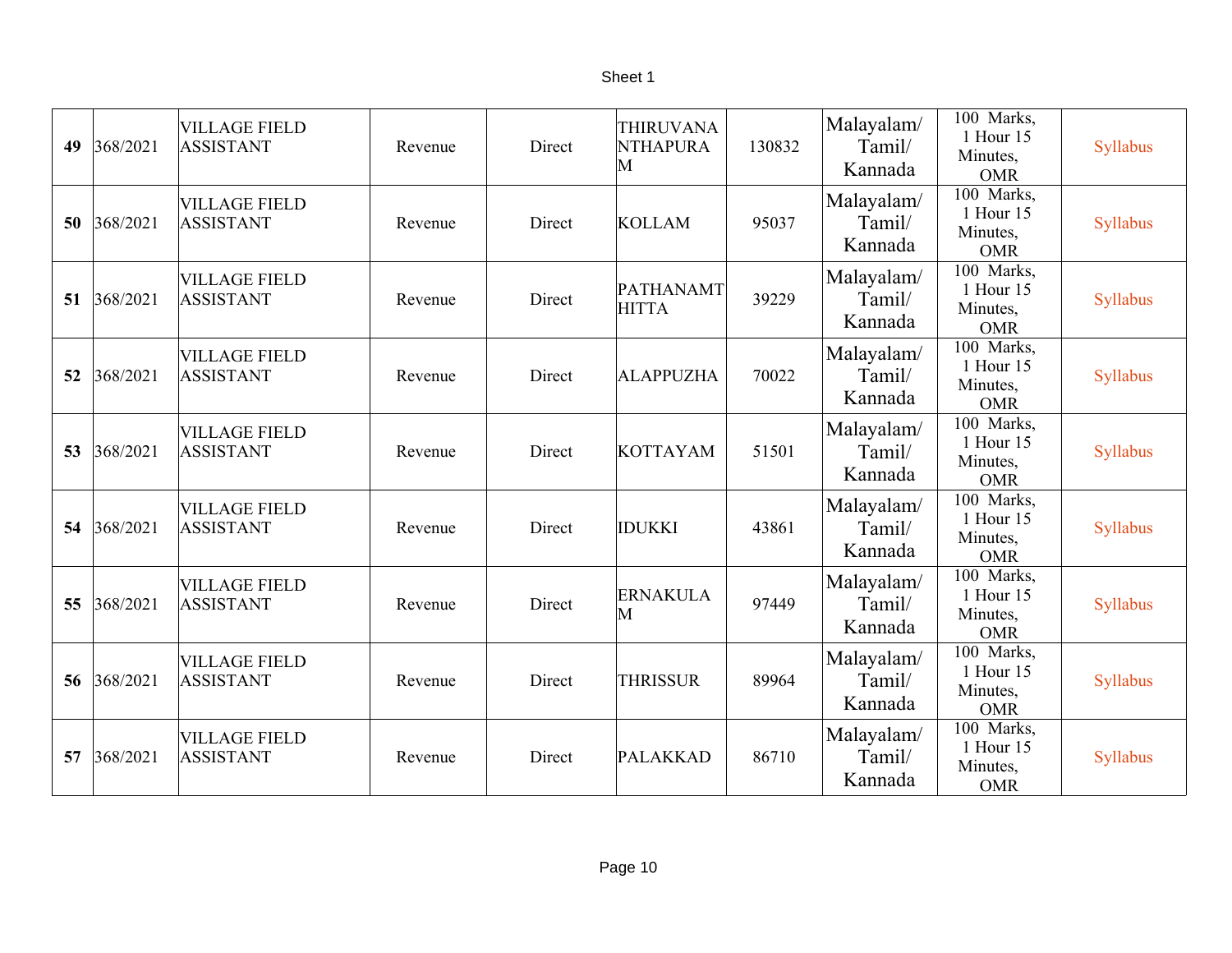#### Sheet 1

| 58 | 368/2021    | <b>VILLAGE FIELD</b><br><b>ASSISTANT</b> | Revenue | Direct                                                                 | <b>MALAPPURA</b><br>M | 89049 | Malayalam/<br>Tamil/<br>Kannada | 100 Marks,<br>1 Hour 15<br>Minutes,<br><b>OMR</b>              | Syllabus |
|----|-------------|------------------------------------------|---------|------------------------------------------------------------------------|-----------------------|-------|---------------------------------|----------------------------------------------------------------|----------|
| 59 | 368/2021    | <b>VILLAGE FIELD</b><br><b>ASSISTANT</b> | Revenue | Direct                                                                 | <b>KOZHIKODE</b>      | 90361 | Malayalam/<br>Tamil/<br>Kannada | $\overline{100}$ Marks,<br>1 Hour 15<br>Minutes,<br><b>OMR</b> | Syllabus |
| 60 | 368/2021    | <b>VILLAGE FIELD</b><br><b>ASSISTANT</b> | Revenue | Direct                                                                 | <b>WAYANAD</b>        | 30791 | Malayalam/<br>Tamil/<br>Kannada | 100 Marks,<br>1 Hour 15<br>Minutes,<br><b>OMR</b>              | Syllabus |
| 61 | 368/2021    | <b>VILLAGE FIELD</b><br><b>ASSISTANT</b> | Revenue | Direct                                                                 | <b>KANNUR</b>         | 66174 | Malayalam/<br>Tamil/<br>Kannada | 100 Marks,<br>1 Hour 15<br>Minutes,<br><b>OMR</b>              | Syllabus |
| 62 | 368/2021    | <b>VILLAGE FIELD</b><br><b>ASSISTANT</b> | Revenue | Direct                                                                 | <b>KASARAGOD</b><br>E | 39992 | Malayalam/<br>Tamil/<br>Kannada | 100 Marks,<br>1 Hour 15<br>Minutes,<br><b>OMR</b>              | Syllabus |
| 63 | 369/2021    | L D TYPIST                               | Various | Special<br>Recruitment For<br><b>Scheduled Tribe</b><br>only           | <b>KOLLAM</b>         | 47    | Malayalam/<br>Tamil/<br>Kannada | 100 Marks,<br>1 Hour 15<br>Minutes,<br><b>OMR</b>              | Syllabus |
|    | 64 369/2021 | L D TYPIST                               | Various | Special<br>Recruitment For<br><b>Scheduled Tribe</b><br>only           | <b>ALAPPUZHA</b>      | 85    | Malayalam/<br>Tamil/<br>Kannada | 100 Marks,<br>1 Hour 15<br>Minutes,<br><b>OMR</b>              | Syllabus |
| 65 | 369/2021    | L D TYPIST                               | Various | Special<br>Recruitment For<br><b>Scheduled Tribe</b><br>only           | <b>WAYANAD</b>        | 126   | Malayalam/<br>Tamil/<br>Kannada | 100 Marks,<br>1 Hour 15<br>Minutes,<br><b>OMR</b>              | Syllabus |
|    | 66 369/2021 | L D TYPIST                               | Various | Special<br>Recruitment For KASARAGOD<br><b>Scheduled Tribe</b><br>only | E                     | 77    | Malayalam/<br>Tamil/<br>Kannada | 100 Marks,<br>1 Hour 15<br>Minutes,<br><b>OMR</b>              | Syllabus |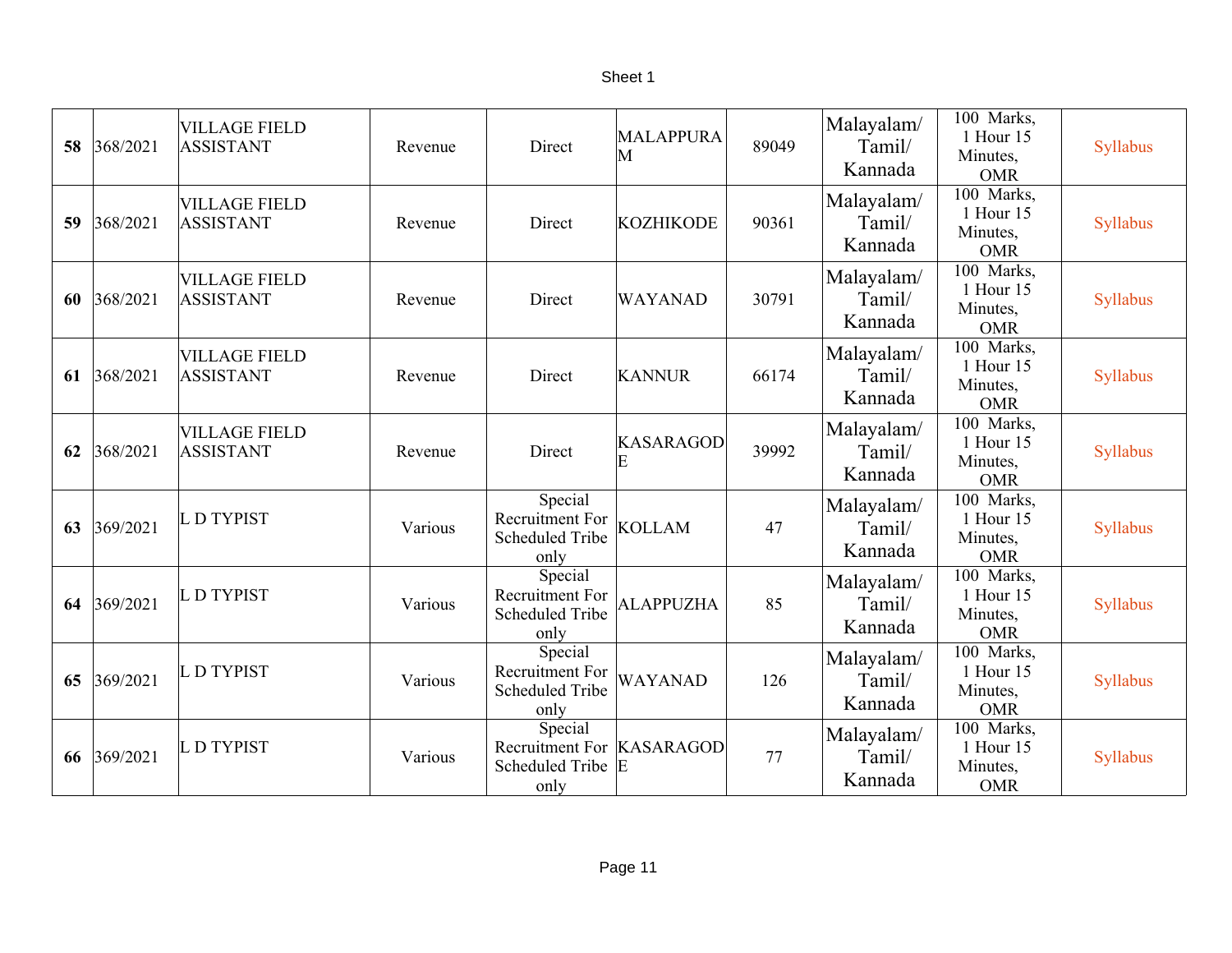| 67 | 370/2021    | <b>CLERK</b>                                                                                  | Various | Special<br>Recruitment For<br><b>Scheduled Tribe</b><br>only      | <b>ALAPPUZHA</b>                         | 2327  | Malayalam/<br>Tamil/<br>Kannada | 100 Marks,<br>1 Hour 15<br>Minutes,<br><b>OMR</b>              | Syllabus |
|----|-------------|-----------------------------------------------------------------------------------------------|---------|-------------------------------------------------------------------|------------------------------------------|-------|---------------------------------|----------------------------------------------------------------|----------|
| 68 | 370/2021    | <b>CLERK</b>                                                                                  | Various | Special<br>Recruitment For<br><b>Scheduled Tribe</b><br>only      | <b>IDUKKI</b>                            | 2685  | Malayalam/<br>Tamil/<br>Kannada | 100 Marks,<br>1 Hour 15<br>Minutes,<br><b>OMR</b>              | Syllabus |
| 69 | 370/2021    | <b>CLERK</b>                                                                                  | Various | Special<br>Recruitment For<br><b>Scheduled Tribe</b><br>only      | <b>THRISSUR</b>                          | 2717  | Malayalam/<br>Tamil/<br>Kannada | 100 Marks,<br>1 Hour 15<br>Minutes,<br><b>OMR</b>              | Syllabus |
| 70 | 370/2021    | <b>CLERK</b>                                                                                  | Various | Special<br>Recruitment For<br><b>Scheduled Tribe</b><br>only      | <b>WAYANAD</b>                           | 3781  | Malayalam/<br>Tamil/<br>Kannada | 100 Marks,<br>1 Hour 15<br>Minutes,<br><b>OMR</b>              | Syllabus |
|    | 71 370/2021 | <b>CLERK</b>                                                                                  | Various | Special<br>Recruitment For KASARAGOD<br>Scheduled Tribe E<br>only |                                          | 2975  | Malayalam/<br>Tamil/<br>Kannada | $\overline{100}$ Marks,<br>1 Hour 15<br>Minutes,<br><b>OMR</b> | Syllabus |
| 72 | 408/2021    | <b>RESERVE WATCHER/</b><br><b>DEPOT WATCHER/</b><br><b>SURVEY LASCARS/TB</b><br>WATCHERS/etc. | Forest  | Direct                                                            | <b>THIRUVANA</b><br><b>NTHAPURA</b><br>M | 17333 | Malayalam/<br>Tamil/<br>Kannada | 100 Marks,<br>1 Hour 15<br>Minutes,<br><b>OMR</b>              | Syllabus |
| 73 | 408/2021    | <b>RESERVE WATCHER/</b><br><b>DEPOT WATCHER/</b><br><b>SURVEY LASCARS/TB</b><br>WATCHERS/etc. | Forest  | Direct                                                            | <b>KOLLAM</b>                            | 11813 | Malayalam/<br>Tamil/<br>Kannada | 100 Marks,<br>1 Hour 15<br>Minutes,<br><b>OMR</b>              | Syllabus |
| 74 | 408/2021    | <b>RESERVE WATCHER/</b><br><b>DEPOT WATCHER/</b><br><b>SURVEY LASCARS/TB</b><br>WATCHERS/etc  | Forest  | Direct                                                            | PATHANAMT<br><b>HITTA</b>                | 11261 | Malayalam/<br>Tamil/<br>Kannada | 100 Marks,<br>1 Hour 15<br>Minutes,<br><b>OMR</b>              | Syllabus |
| 75 | 408/2021    | <b>RESERVE WATCHER/</b><br><b>DEPOT WATCHER/</b><br><b>SURVEY LASCARS/TB</b><br>WATCHERS/etc  | Forest  | Direct                                                            | <b>KOTTAYAM</b>                          | 8323  | Malayalam/<br>Tamil/<br>Kannada | $\overline{100}$ Marks,<br>1 Hour 15<br>Minutes,<br><b>OMR</b> | Syllabus |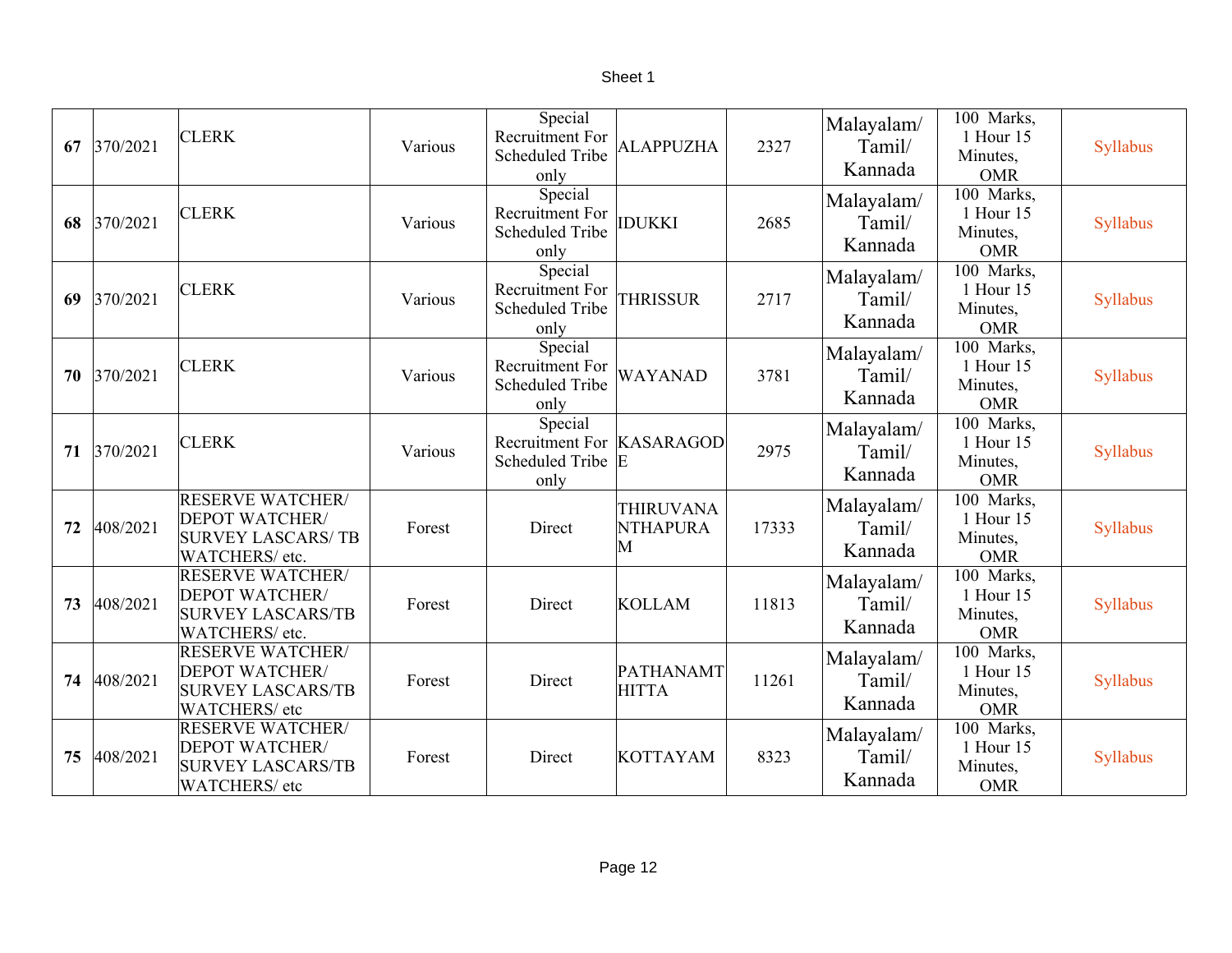| Τ<br>c<br>r<br>۱е |
|-------------------|
|-------------------|

| 76 | 408/2021 | <b>RESERVE WATCHER/</b><br><b>DEPOT WATCHER/</b><br><b>SURVEY LASCARS/TB</b><br><b>WATCHERS/ etc</b> | Forest | Direct | <b>IDUKKI</b>         | 13147 | Malayalam/<br>Tamil/<br>Kannada | 100 Marks,<br>1 Hour 15<br>Minutes,<br><b>OMR</b> | Syllabus |
|----|----------|------------------------------------------------------------------------------------------------------|--------|--------|-----------------------|-------|---------------------------------|---------------------------------------------------|----------|
| 77 | 408/2021 | <b>RESERVE WATCHER/</b><br><b>DEPOT WATCHER/</b><br><b>SURVEY LASCARS/TB</b><br><b>WATCHERS/ etc</b> | Forest | Direct | <b>ERNAKULA</b><br>M  | 12580 | Malayalam/<br>Tamil/<br>Kannada | 100 Marks,<br>1 Hour 15<br>Minutes,<br><b>OMR</b> | Syllabus |
| 78 | 408/2021 | <b>RESERVE WATCHER/</b><br><b>DEPOT WATCHER/</b><br><b>SURVEY LASCARS/TB</b><br>WATCHERS/etc         | Forest | Direct | <b>THRISSUR</b>       | 9376  | Malayalam/<br>Tamil/<br>Kannada | 100 Marks,<br>1 Hour 15<br>Minutes,<br><b>OMR</b> | Syllabus |
| 79 | 408/2021 | <b>RESERVE WATCHER/</b><br><b>DEPOT WATCHER/</b><br><b>SURVEY LASCARS/TB</b><br>WATCHERS/etc         | Forest | Direct | <b>PALAKKAD</b>       | 15165 | Malayalam/<br>Tamil/<br>Kannada | 100 Marks,<br>1 Hour 15<br>Minutes,<br><b>OMR</b> | Syllabus |
| 80 | 408/2021 | <b>RESERVE WATCHER/</b><br><b>DEPOT WATCHER/</b><br><b>SURVEY LASCARS/TB</b><br>WATCHERS/etc         | Forest | Direct | <b>MALAPPURA</b><br>M | 11543 | Malayalam/<br>Tamil/<br>Kannada | 100 Marks,<br>1 Hour 15<br>Minutes,<br><b>OMR</b> | Syllabus |
| 81 | 408/2021 | <b>RESERVE WATCHER/</b><br><b>DEPOT WATCHER/</b><br><b>SURVEY LASCARS/TB</b><br>WATCHERS/etc         | Forest | Direct | <b>KOZHIKODE</b>      | 11756 | Malayalam/<br>Tamil/<br>Kannada | 100 Marks,<br>1 Hour 15<br>Minutes,<br><b>OMR</b> | Syllabus |
| 82 | 408/2021 | <b>RESERVE WATCHER/</b><br>DEPOT WATCHER/<br><b>SURVEY LASCARS/TB</b><br>WATCHERS/etc                | Forest | Direct | WAYANAD               | 9534  | Malayalam/<br>Tamil/<br>Kannada | 100 Marks,<br>1 Hour 15<br>Minutes,<br><b>OMR</b> | Syllabus |
| 83 | 408/2021 | <b>RESERVE WATCHER/</b><br><b>DEPOT WATCHER/</b><br><b>SURVEY LASCARS/TB</b><br>WATCHERS/etc         | Forest | Direct | <b>KANNUR</b>         | 8209  | Malayalam/<br>Tamil/<br>Kannada | 100 Marks,<br>1 Hour 15<br>Minutes,<br><b>OMR</b> | Syllabus |
| 84 | 408/2021 | <b>RESERVE WATCHER/</b><br><b>DEPOT WATCHER/</b><br><b>SURVEY LASCARS/TB</b><br>WATCHERS/etc         | Forest | Direct | <b>KASARAGOD</b><br>Е | 4458  | Malayalam/<br>Tamil/<br>Kannada | 100 Marks,<br>1 Hour 15<br>Minutes,<br><b>OMR</b> | Syllabus |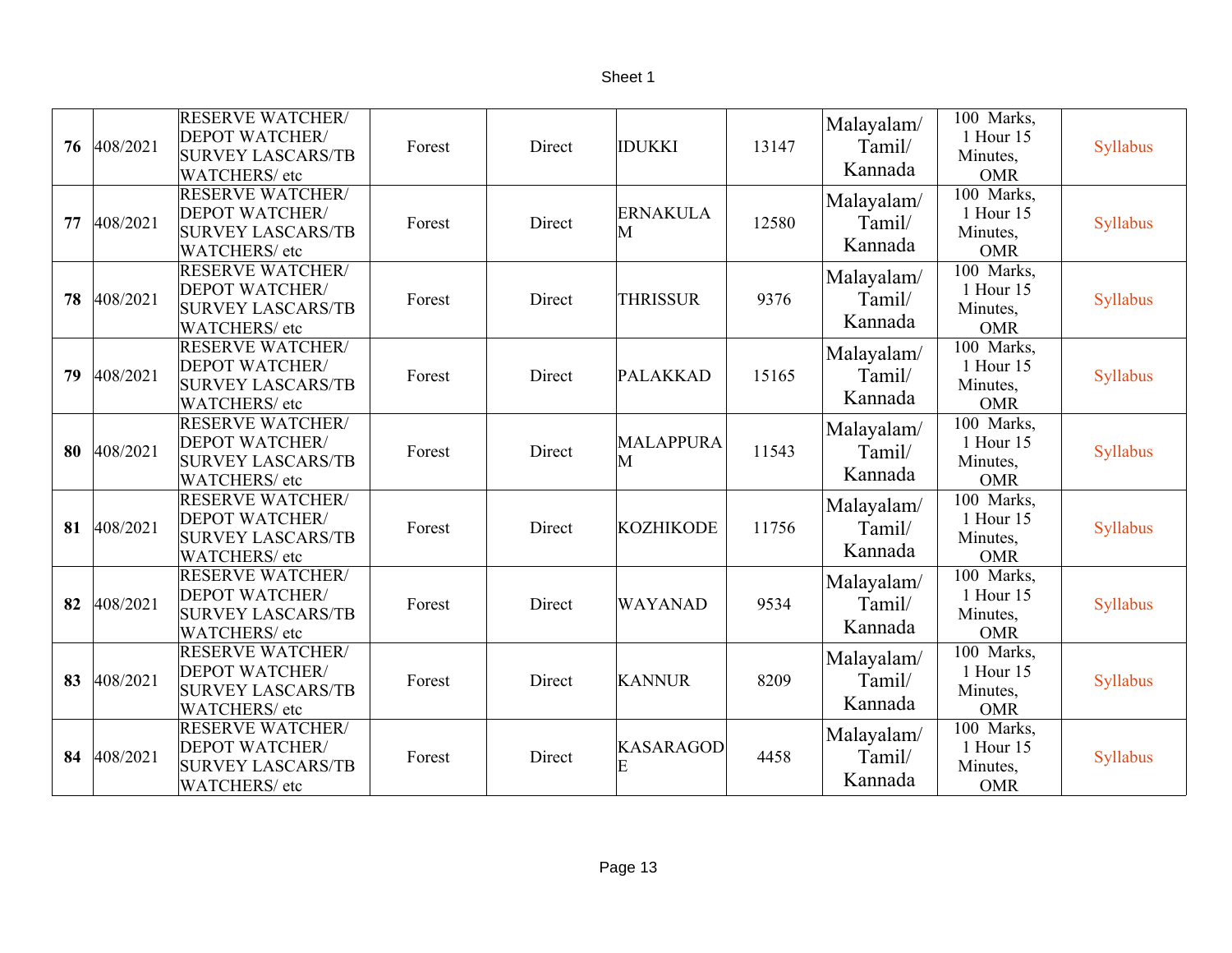| 85 | 409/2021 | <b>LABORATORY</b><br><b>ASSISTANT</b>        | Higher<br>Secondary<br>Education | Special<br><b>Recruitment For</b><br><b>Scheduled Tribe</b><br>only                                          | <b>KOTTAYAM</b>                          | 12384 | Malayalam/<br>Tamil/<br>Kannada | 100 Marks,<br>1 Hour 15<br>Minutes,<br><b>OMR</b> | Syllabus |
|----|----------|----------------------------------------------|----------------------------------|--------------------------------------------------------------------------------------------------------------|------------------------------------------|-------|---------------------------------|---------------------------------------------------|----------|
| 86 | 409/2021 | <b>LABORATORY</b><br><b>ASSISTANT</b>        | Higher<br>Secondary<br>Education | Special<br>Recruitment For<br>Scheduled Caste/ M<br><b>Scheduled Tribe</b>                                   | <b>ERNAKULA</b>                          | 13314 | Malayalam/<br>Tamil/<br>Kannada | 100 Marks,<br>1 Hour 15<br>Minutes,<br><b>OMR</b> | Syllabus |
| 87 | 409/2021 | <b>LABORATORY</b><br><b>ASSISTANT</b>        | Higher<br>Secondary<br>Education | Special<br>Recruitment For<br>Scheduled Caste/<br><b>Scheduled Tribe</b>                                     | <b>PALAKKAD</b>                          | 9330  | Malayalam/<br>Tamil/<br>Kannada | 100 Marks,<br>1 Hour 15<br>Minutes,<br><b>OMR</b> | Syllabus |
| 88 | 409/2021 | <b>LABORATORY</b><br><b>ASSISTANT</b>        | Higher<br>Secondary<br>Education | Special<br><b>Recruitment For</b><br>Scheduled Caste/ M<br><b>Scheduled Tribe</b>                            | <b>MALAPPURA</b>                         | 7072  | Malayalam/<br>Tamil/<br>Kannada | 100 Marks,<br>1 Hour 15<br>Minutes,<br><b>OMR</b> | Syllabus |
| 89 | 409/2021 | <b>LABORATORY</b><br><b>ASSISTANT</b>        | Higher<br>Secondary<br>Education | Special<br><b>Recruitment For</b><br>Scheduled Caste/<br><b>Scheduled Tribe</b><br>& Scheduled<br>Tribe only | <b>KOZHIKODE</b>                         | 8863  | Malayalam/<br>Tamil/<br>Kannada | 100 Marks,<br>1 Hour 15<br>Minutes,<br><b>OMR</b> | Syllabus |
| 90 | 409/2021 | <b>LABORATORY</b><br><b>ASSISTANT</b>        | Higher<br>Secondary<br>Education | Special<br><b>Recruitment For</b><br>Scheduled Caste/ E<br><b>Scheduled Tribe</b>                            | <b>KASARAGOD</b>                         | 4975  | Malayalam/<br>Tamil/<br>Kannada | 100 Marks,<br>1 Hour 15<br>Minutes,<br><b>OMR</b> | Syllabus |
| 91 | 410/2021 | <b>SENIOR CIVIL POLICE</b><br><b>OFFICER</b> | Kerala Police<br>Service         | Special<br><b>Recruitment For</b><br><b>Scheduled Tribe</b><br>only                                          | <b>THIRUVANA</b><br><b>NTHAPURA</b><br>М | 444   | Malayalam/<br>Tamil/<br>Kannada | 100 Marks,<br>1 Hour 15<br>Minutes,<br><b>OMR</b> | Syllabus |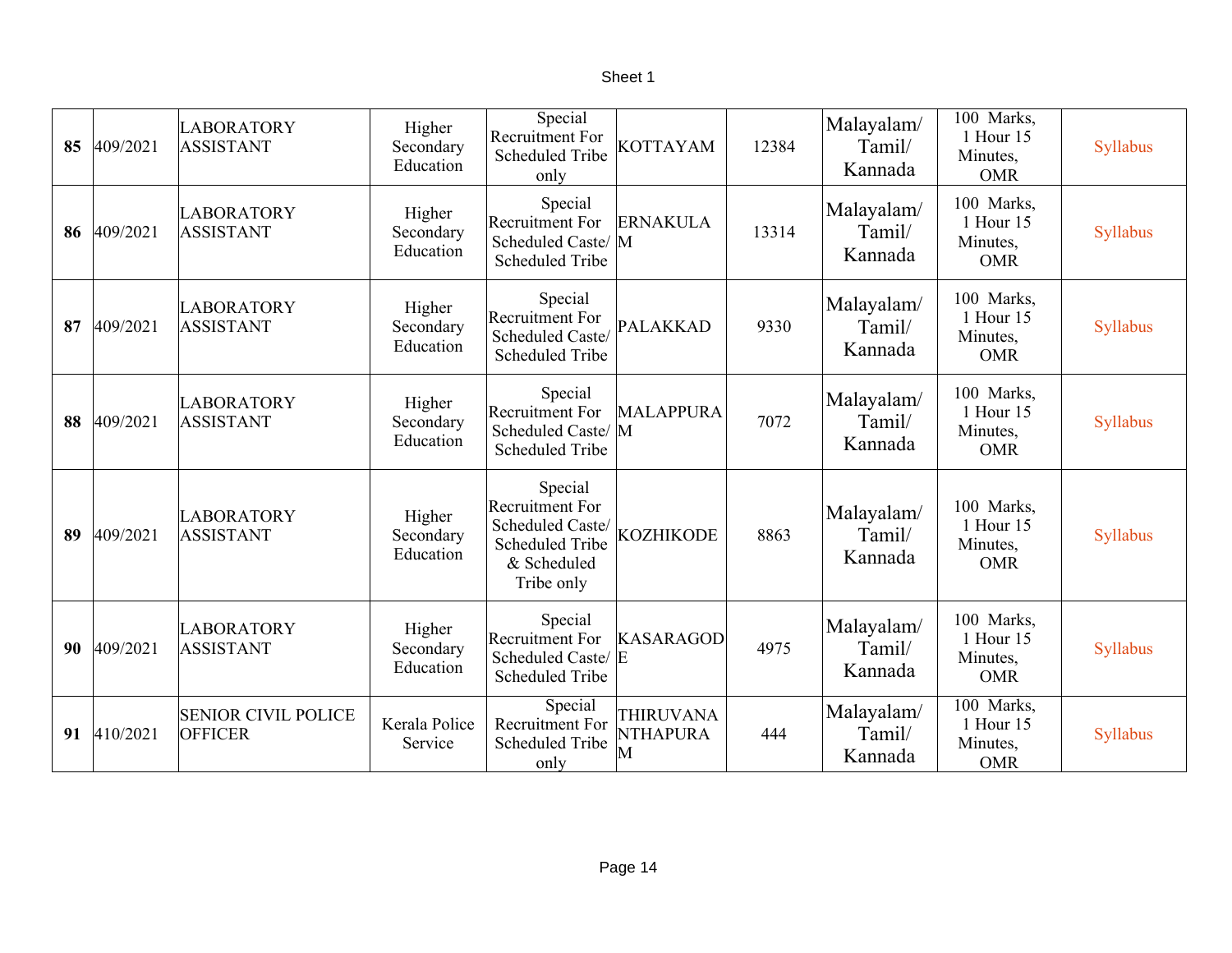| 92 | 410/2021     | <b>SENIOR CIVIL POLICE</b><br><b>OFFICER</b> | Kerala Police<br>Service | Special<br>Recruitment For<br><b>Scheduled Tribe</b><br>only          | <b>KOLLAM</b>    | 125 | Malayalam/<br>Tamil/<br>Kannada | $\overline{100}$ Marks,<br>1 Hour 15<br>Minutes,<br><b>OMR</b> | Syllabus |
|----|--------------|----------------------------------------------|--------------------------|-----------------------------------------------------------------------|------------------|-----|---------------------------------|----------------------------------------------------------------|----------|
| 93 | 410/2021     | <b>SENIOR CIVIL POLICE</b><br><b>OFFICER</b> | Kerala Police<br>Service | Special<br>Recruitment For PATHANAMT<br>Scheduled Tribe HITTA<br>only |                  | 187 | Malayalam/<br>Tamil/<br>Kannada | $\overline{100}$ Marks,<br>1 Hour 15<br>Minutes,<br><b>OMR</b> | Syllabus |
|    | 94 410/2021  | <b>SENIOR CIVIL POLICE</b><br><b>OFFICER</b> | Kerala Police<br>Service | Special<br>Recruitment For<br><b>Scheduled Tribe</b><br>only          | <b>ALAPPUZHA</b> | 135 | Malayalam/<br>Tamil/<br>Kannada | 100 Marks,<br>1 Hour 15<br>Minutes,<br><b>OMR</b>              | Syllabus |
| 95 | 410/2021     | <b>SENIOR CIVIL POLICE</b><br><b>OFFICER</b> | Kerala Police<br>Service | Special<br>Recruitment For<br><b>Scheduled Tribe</b><br>only          | <b>KOTTAYAM</b>  | 227 | Malayalam/<br>Tamil/<br>Kannada | 100 Marks,<br>1 Hour 15<br>Minutes,<br><b>OMR</b>              | Syllabus |
|    | 96 410/2021  | <b>SENIOR CIVIL POLICE</b><br><b>OFFICER</b> | Kerala Police<br>Service | Special<br>Recruitment For<br><b>Scheduled Tribe</b><br>only          | <b>IDUKKI</b>    | 801 | Malayalam/<br>Tamil/<br>Kannada | 100 Marks,<br>1 Hour 15<br>Minutes,<br><b>OMR</b>              | Syllabus |
| 97 | 410/2021     | <b>SENIOR CIVIL POLICE</b><br><b>OFFICER</b> | Kerala Police<br>Service | Special<br>Recruitment For ERNAKULA<br>Scheduled Tribe M<br>only      |                  | 451 | Malayalam/<br>Tamil/<br>Kannada | $\overline{100}$ Marks,<br>1 Hour 15<br>Minutes,<br><b>OMR</b> | Syllabus |
| 98 | 410/2021     | <b>SENIOR CIVIL POLICE</b><br><b>OFFICER</b> | Kerala Police<br>Service | Special<br>Recruitment For<br><b>Scheduled Tribe</b><br>only          | <b>THRISSUR</b>  | 265 | Malayalam/<br>Tamil/<br>Kannada | 100 Marks,<br>1 Hour 15<br>Minutes,<br><b>OMR</b>              | Syllabus |
| 99 | 410/2021     | <b>SENIOR CIVIL POLICE</b><br><b>OFFICER</b> | Kerala Police<br>Service | Special<br>Recruitment For<br><b>Scheduled Tribe</b><br>only          | PALAKKAD         | 483 | Malayalam/<br>Tamil/<br>Kannada | $\overline{100}$ Marks,<br>1 Hour 15<br>Minutes,<br><b>OMR</b> | Syllabus |
|    | 100 410/2021 | <b>SENIOR CIVIL POLICE</b><br><b>OFFICER</b> | Kerala Police<br>Service | Special<br>Recruitment For MALAPPURA<br>Scheduled Tribe M<br>only     |                  | 302 | Malayalam/<br>Tamil/<br>Kannada | 100 Marks,<br>1 Hour 15<br>Minutes,<br><b>OMR</b>              | Syllabus |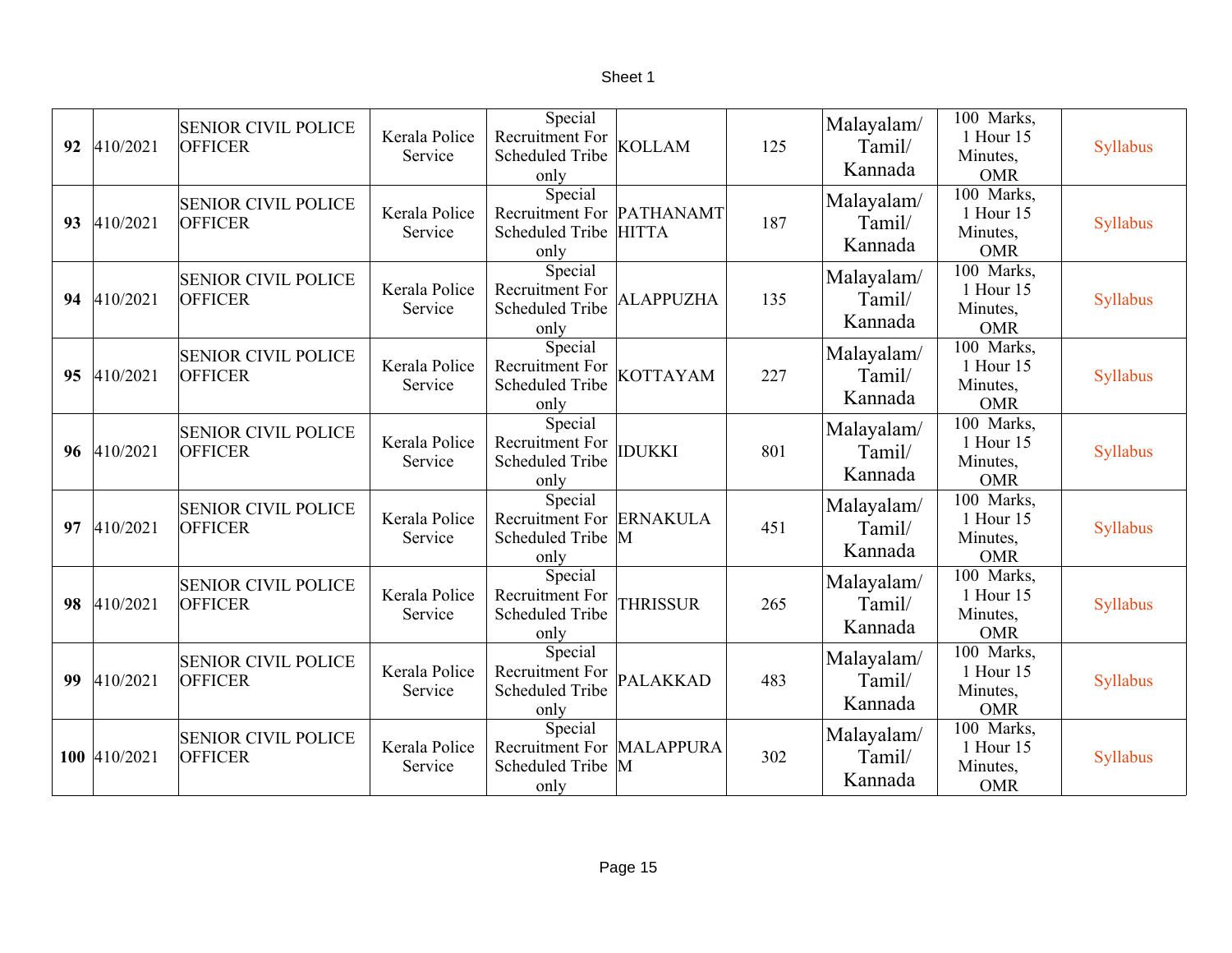| 101 410/2021 | <b>SENIOR CIVIL POLICE</b><br><b>OFFICER</b> | Kerala Police<br>Service | Special<br>Recruitment For<br><b>Scheduled Tribe</b><br>only      | <b>KOZHIKODE</b>     | 358 | Malayalam/<br>Tamil/<br>Kannada | 100 Marks,<br>1 Hour 15<br>Minutes,<br><b>OMR</b>              | Syllabus |
|--------------|----------------------------------------------|--------------------------|-------------------------------------------------------------------|----------------------|-----|---------------------------------|----------------------------------------------------------------|----------|
| 102 410/2021 | <b>SENIOR CIVIL POLICE</b><br><b>OFFICER</b> | Kerala Police<br>Service | Special<br>Recruitment For<br><b>Scheduled Tribe</b><br>only      | <b>WAYANAD</b>       | 854 | Malayalam/<br>Tamil/<br>Kannada | $\overline{100}$ Marks,<br>1 Hour 15<br>Minutes,<br><b>OMR</b> | Syllabus |
| 103 410/2021 | <b>SENIOR CIVIL POLICE</b><br><b>OFFICER</b> | Kerala Police<br>Service | Special<br>Recruitment For<br><b>Scheduled Tribe</b><br>only      | <b>KANNUR</b>        | 389 | Malayalam/<br>Tamil/<br>Kannada | 100 Marks,<br>1 Hour 15<br>Minutes,<br><b>OMR</b>              | Syllabus |
| 104 410/2021 | <b>SENIOR CIVIL POLICE</b><br><b>OFFICER</b> | Kerala Police<br>Service | Special<br>Recruitment For KASARAGOD<br>Scheduled Tribe E<br>only |                      | 730 | Malayalam/<br>Tamil/<br>Kannada | 100 Marks,<br>1 Hour 15<br>Minutes,<br><b>OMR</b>              | Syllabus |
| 105 439/2021 | <b>AYAH</b>                                  | Various                  | Direct<br>NCA for<br>Viswakarma                                   | <b>WAYANAD</b>       | 21  | Malayalam/<br>Tamil/<br>Kannada | 100 Marks,<br>1 Hour 15<br>Minutes,<br><b>OMR</b>              | Syllabus |
| 106 440/2021 | <b>AYAH</b>                                  | Various                  | Direct<br>NCA for<br>Dheevara                                     | <b>KOZHIKODE</b>     | 6   | Malayalam/<br>Tamil/<br>Kannada | 100 Marks,<br>1 Hour 15<br>Minutes,<br><b>OMR</b>              | Syllabus |
| 107 441/2021 | <b>AYAH</b>                                  | Various                  | Direct<br>NCA for<br>Viswakarma                                   | <b>KOZHIKODE</b>     | 21  | Malayalam/<br>Tamil/<br>Kannada | 100 Marks,<br>1 Hour 15<br>Minutes,<br><b>OMR</b>              | Syllabus |
| 108 442/2021 | <b>AYAH</b>                                  | Various                  | Direct<br>NCA for<br>Dheevara                                     | <b>ERNAKULA</b><br>M | 9   | Malayalam/<br>Tamil/<br>Kannada | 100 Marks,<br>1 Hour 15<br>Minutes,<br><b>OMR</b>              | Syllabus |
| 109 442/2021 | <b>AYAH</b>                                  | Various                  | Direct<br>NCA for<br>Dheevara                                     | MALAPPURA<br>M       |     | Malayalam/<br>Tamil/<br>Kannada | 100 Marks,<br>1 Hour 15<br>Minutes,<br><b>OMR</b>              | Syllabus |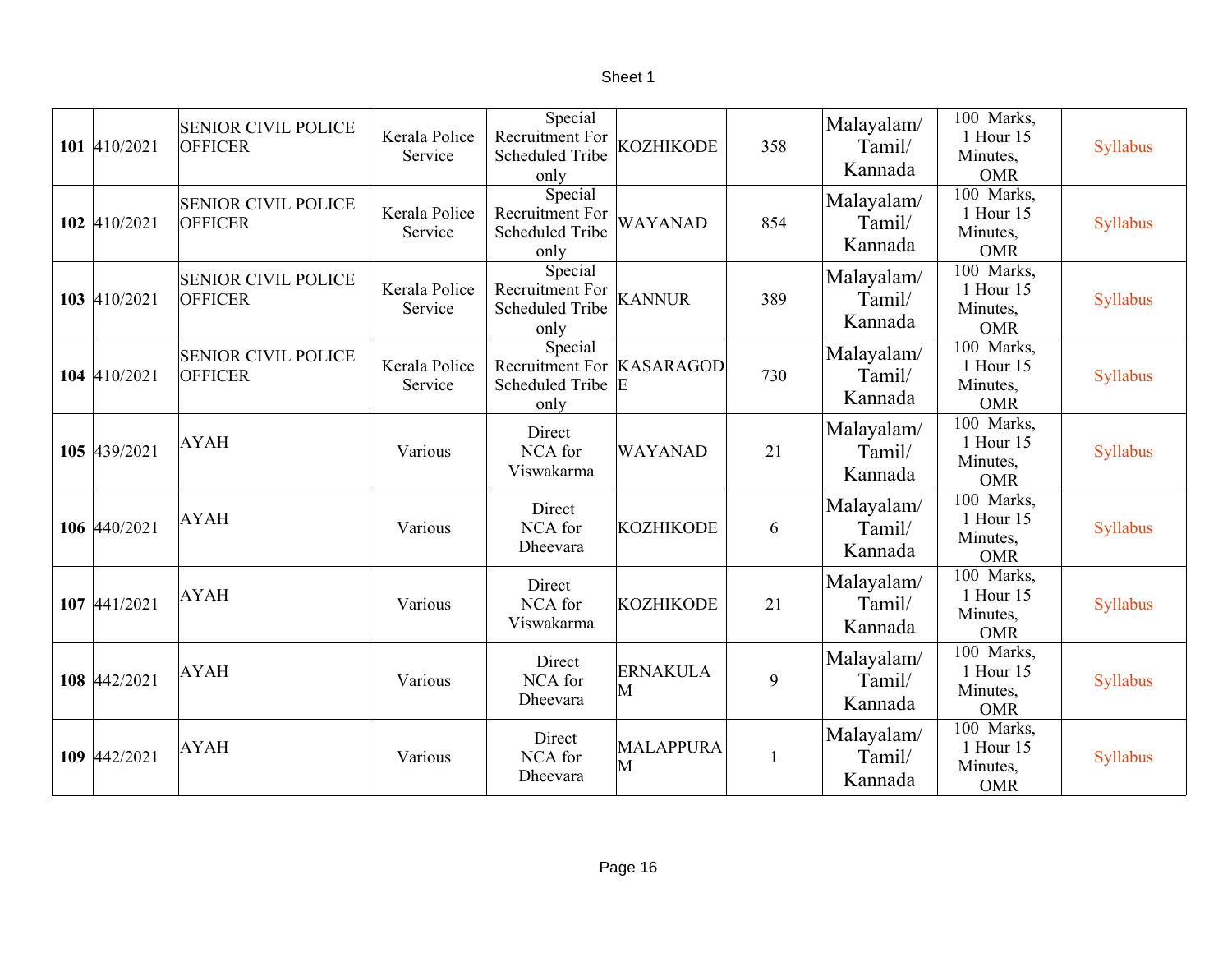| 110 443/2021 | <b>AYAH</b>    | Various                                | Direct<br><b>NCA For Muslim</b>                          | <b>THIRUVANA</b><br><b>NTHAPURA</b><br>M | 34                      | Malayalam/<br>Tamil/<br>Kannada | 100 Marks,<br>1 Hour 15<br>Minutes,<br><b>OMR</b> | Syllabus |
|--------------|----------------|----------------------------------------|----------------------------------------------------------|------------------------------------------|-------------------------|---------------------------------|---------------------------------------------------|----------|
| 111 443/2021 | <b>AYAH</b>    | Various                                | Direct<br><b>NCA For Muslim</b>                          | <b>WAYANAD</b>                           | 20                      | Malayalam/<br>Tamil/<br>Kannada | 100 Marks,<br>1 Hour 15<br>Minutes,<br><b>OMR</b> | Syllabus |
| 112 444/2021 | <b>AYAH</b>    | Various                                | Direct<br>NCA For Ezhava/NTHAPURA<br>Thiyya/Billava      | <b>THIRUVANA</b><br>M                    | 24                      | Malayalam/<br>Tamil/<br>Kannada | 100 Marks,<br>1 Hour 15<br>Minutes,<br><b>OMR</b> | Syllabus |
| 113 444/2021 | <b>AYAH</b>    | Various                                | Direct<br>NCA For Ezhava/KOLLAM<br>Thiyya/Billava        |                                          | 29                      | Malayalam/<br>Tamil/<br>Kannada | 100 Marks,<br>1 Hour 15<br>Minutes,<br><b>OMR</b> | Syllabus |
| 114 444/2021 | <b>AYAH</b>    | Various                                | Direct<br>NCA For Ezhava/WAYANAD<br>Thiyya/Billava       |                                          | 40                      | Malayalam/<br>Tamil/<br>Kannada | 100 Marks,<br>1 Hour 15<br>Minutes,<br><b>OMR</b> | Syllabus |
| 115 445/2021 | <b>AYAH</b>    | Various                                | Direct<br>NCA for Latin<br>Catholic / Anglo<br>Indian    | <b>WAYANAD</b>                           | 22                      | Malayalam/<br>Tamil/<br>Kannada | 100 Marks,<br>1 Hour 15<br>Minutes,<br><b>OMR</b> | Syllabus |
| 116 446/2021 | <b>AYAH</b>    | Various                                | Direct<br>NCA for<br><b>Scheduled Caste</b>              | WAYANAD                                  | 57                      | Malayalam/<br>Tamil/<br>Kannada | 100 Marks,<br>1 Hour 15<br>Minutes,<br><b>OMR</b> | Syllabus |
| 117 447/2021 | PEON /WATCHMAN | <b>District</b><br>Cooperative<br>Bank | <b>PART II</b><br>(Society Quota)<br><b>NCA</b> for SC   | <b>IDUKKI</b>                            | $\mathbf{1}$            | Malayalam/<br>Tamil/<br>Kannada | 100 Marks,<br>1 Hour 15<br>Minutes,<br><b>OMR</b> | Syllabus |
| 118 451/2021 | PEON /WATCHMAN | District<br>Cooperative<br>Bank        | <b>PART II</b><br>(Society Quota)<br>NCA for<br>Dheevara | <b>THRISSUR</b>                          | $\overline{\mathbf{1}}$ | Malayalam/<br>Tamil/<br>Kannada | 100 Marks,<br>1 Hour 15<br>Minutes,<br><b>OMR</b> | Syllabus |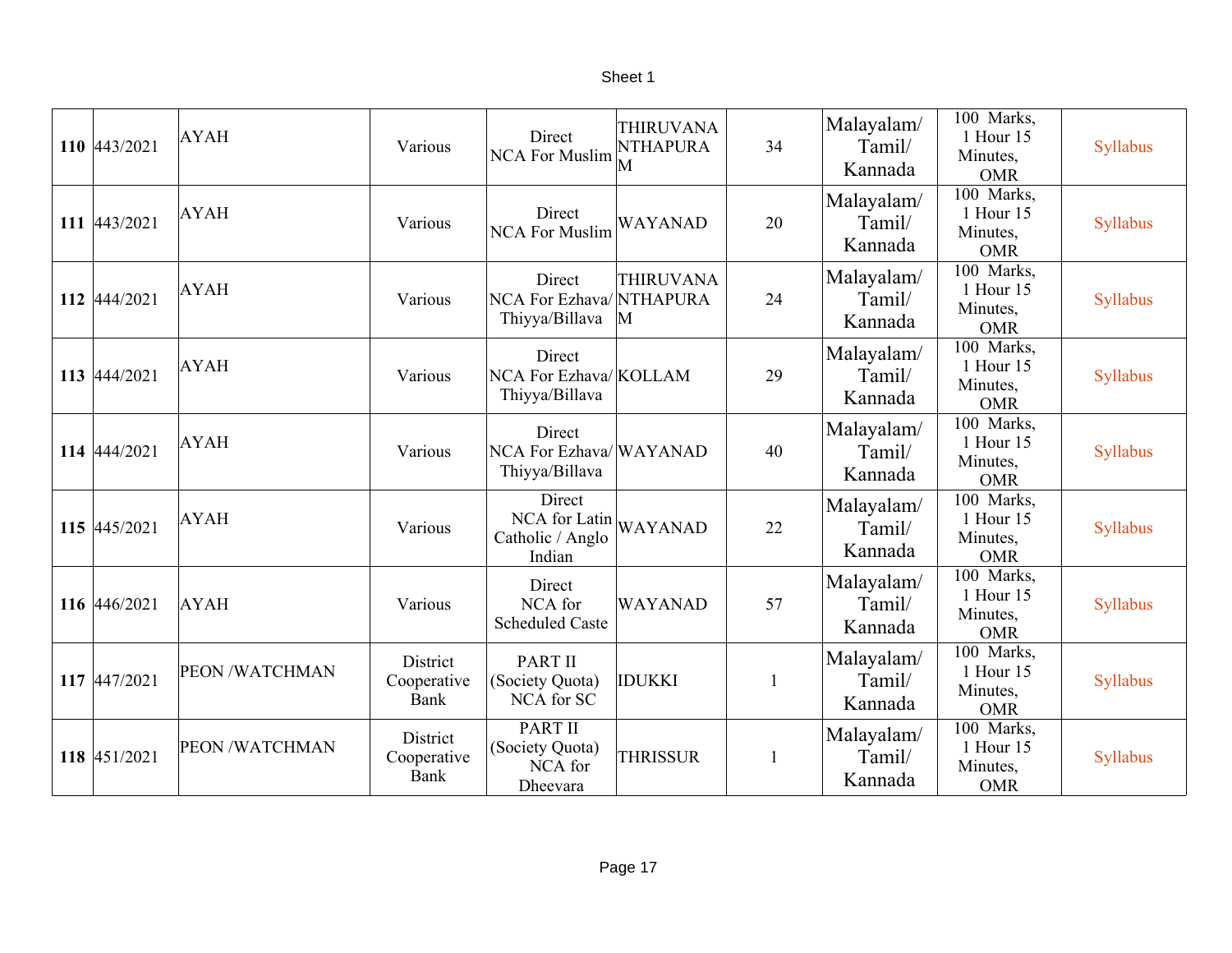| 119 456/2021 | PEON /WATCHMAN                      | District<br>Cooperative<br>Bank                                                                  | <b>PART II</b><br>(Society Quota)<br>NCA for Other<br>Backward<br>Community | PATHANAMTHI<br><b>TTA</b>                      | $\mathbf{1}$   | Malayalam/<br>Tamil/<br>Kannada | 100 Marks,<br>1 Hour 15<br>Minutes,<br><b>OMR</b> | Syllabus |
|--------------|-------------------------------------|--------------------------------------------------------------------------------------------------|-----------------------------------------------------------------------------|------------------------------------------------|----------------|---------------------------------|---------------------------------------------------|----------|
| 120 466/2021 | POLICE CONSTABLE                    | <b>POLICE</b><br>(INDIA<br><b>RESERVE</b><br><b>BATTALION</b> )<br><b>REGULAR</b><br><b>WING</b> | Direct                                                                      | <b>STATEWIDE</b>                               | 257819         | Malayalam/<br>Tamil/<br>Kannada | 100 Marks,<br>1 Hour 15<br>Minutes,<br><b>OMR</b> | Syllabus |
| 121 470/2021 | <b>SECURITY ASSISTANT</b>           | Kerala Agro<br>Machinery<br>Corporation<br>Ltd.                                                  | Direct                                                                      | <b>STATEWIDE</b>                               | 2139           | Malayalam/<br>Tamil/<br>Kannada | 100 Marks,<br>1 Hour 15<br>Minutes,<br><b>OMR</b> | Syllabus |
| 122 473/2021 | <b>PEON/ATTENDER</b>                | Kerala State<br>Co-Operative<br>Rubber<br>Marketing<br>Federation<br>Limited                     | Direct PART<br>I (General<br>Category)                                      | <b>STATEWIDE</b>                               | 618300         | Malayalam/<br>Tamil/<br>Kannada | 100 Marks,<br>1 Hour 15<br>Minutes,<br><b>OMR</b> | Syllabus |
| 123 474/2021 | <b>PEON/ATTENDER</b>                | Kerala State<br>Co-Operative<br>Rubber<br>Marketing<br>Federation<br>Limited                     | By Transfer<br><b>PART II</b><br>(SOCIETY<br>CATEGORY)                      | <b>STATEWIDE</b>                               | $\overline{3}$ | Malayalam/<br>Tamil/<br>Kannada | 100 Marks,<br>1 Hour 15<br>Minutes,<br><b>OMR</b> | Syllabus |
| 124 481/2021 | HAVILDAR(ARMED<br>POLICE BATTALION) | Kerala Police<br>Service                                                                         | Special<br>Recruitment For<br><b>Scheduled Tribe</b><br>only                | <b>THIRUVANA</b><br><b>NTHAPURA</b><br>M(SAP)  | 349            | Malayalam/<br>Tamil/<br>Kannada | 100 Marks,<br>1 Hour 15<br>Minutes,<br><b>OMR</b> | Syllabus |
| 125 481/2021 | HAVILDAR(ARMED<br>POLICE BATTALION) | Kerala Police<br>Service                                                                         | Special<br>Recruitment For<br><b>Scheduled Tribe</b><br>only                | <b>PATHANAMT</b><br>HITTA (KAP<br>$\vert$ III) | 305            | Malayalam/<br>Tamil/<br>Kannada | 100 Marks,<br>1 Hour 15<br>Minutes,<br><b>OMR</b> | Syllabus |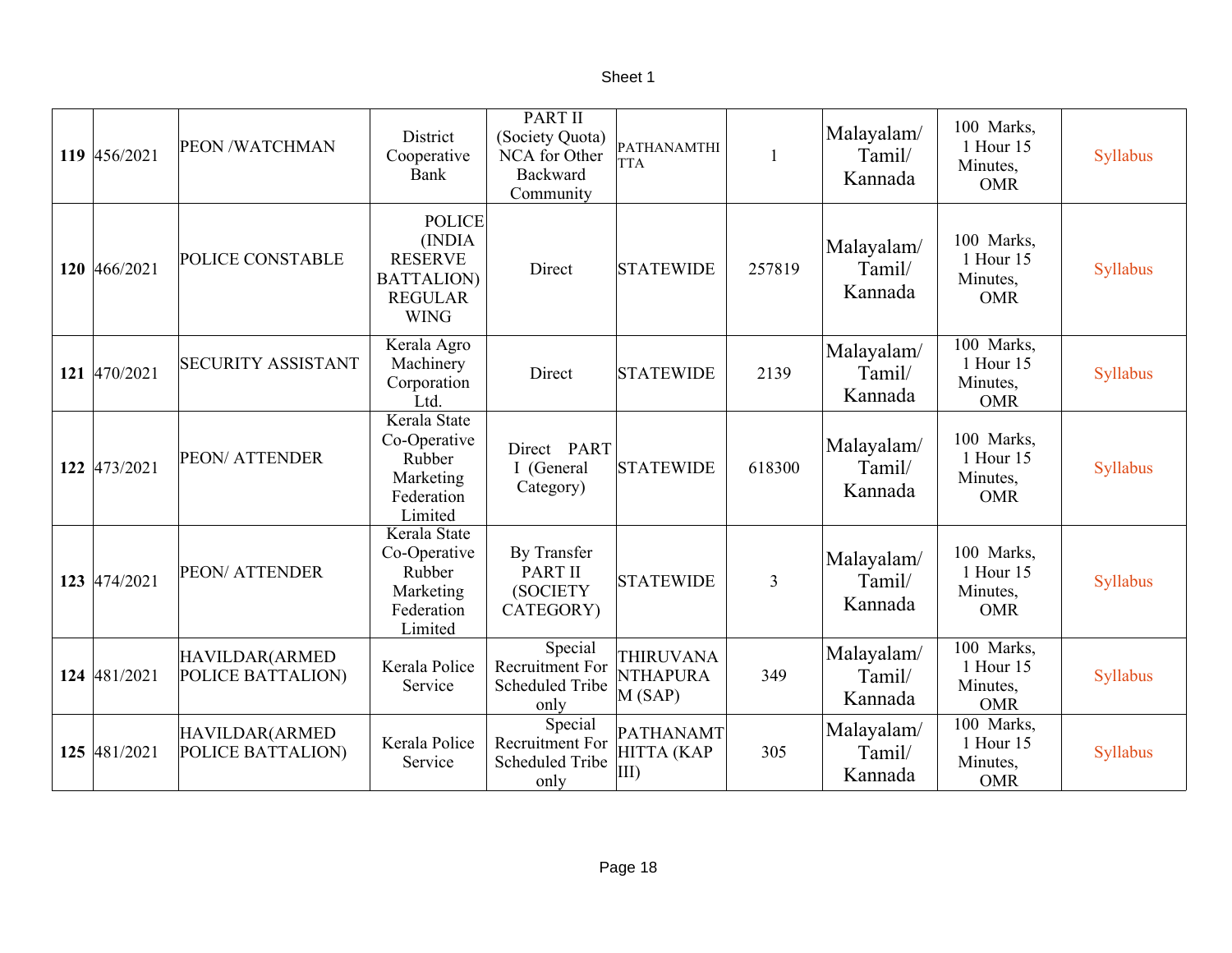| 126 481/2021 | HAVILDAR(ARMED<br>POLICE BATTALION)              | Kerala Police<br>Service          | Special<br>Recruitment For IDUKKI (KAP<br><b>Scheduled Tribe</b><br>only             | $ V\rangle$                  | 582  | Malayalam/<br>Tamil/<br>Kannada | 100 Marks,<br>1 Hour 15<br>Minutes,<br><b>OMR</b> | Syllabus |
|--------------|--------------------------------------------------|-----------------------------------|--------------------------------------------------------------------------------------|------------------------------|------|---------------------------------|---------------------------------------------------|----------|
| 127 481/2021 | HAVILDAR(ARMED<br>POLICE BATTALION)              | Kerala Police<br>Service          | Special<br>Recruitment For ERNAKULA<br>Scheduled Tribe  M (KAP I)<br>only            |                              | 407  | Malayalam/<br>Tamil/<br>Kannada | 100 Marks,<br>1 Hour 15<br>Minutes,<br><b>OMR</b> | Syllabus |
| 128 481/2021 | HAVILDAR(ARMED<br>POLICE BATTALION)              | Kerala Police<br>Service          | Special<br>Recruitment For THRISSUR<br><b>Scheduled Tribe</b><br>only                | (KAPII)                      | 633  | Malayalam/<br>Tamil/<br>Kannada | 100 Marks,<br>1 Hour 15<br>Minutes,<br><b>OMR</b> | Syllabus |
| 129 481/2021 | HAVILDAR(ARMED<br>POLICE BATTALION)              | Kerala Police<br>Service          | Special<br>Recruitment For MALAPPURA<br><b>Scheduled Tribe</b><br>only               | M(MSP)                       | 846  | Malayalam/<br>Tamil/<br>Kannada | 100 Marks,<br>1 Hour 15<br>Minutes,<br><b>OMR</b> | Syllabus |
| 130 481/2021 | HAVILDAR(ARMED<br>POLICE BATTALION)              | Kerala Police<br>Service          | Special<br><b>Recruitment For</b><br><b>Scheduled Tribe</b><br>only                  | <b>KASARAGOD</b><br>(KAP IV) | 982  | Malayalam/<br>Tamil/<br>Kannada | 100 Marks,<br>1 Hour 15<br>Minutes,<br><b>OMR</b> | Syllabus |
| 131 495/2021 | <b>FEMALE ASSISTANT</b><br>PRISON OFFICER        | Prisons                           | <b>NCA For</b><br><b>Scheduled Tribe</b>                                             | <b>STATEWIDE</b>             | 3118 | Malayalam/<br>Tamil/<br>Kannada | 100 Marks,<br>1 Hour 15<br>Minutes,<br><b>OMR</b> | Syllabus |
| 132 496/2021 | <b>FEMALE ASSISTANT</b><br><b>PRISON OFFICER</b> | Prisons                           | Direct<br>NCA for SCCC<br>(Scheduled Caste STATEWIDE<br>Converts To<br>Christianity) |                              | 1753 | Malayalam/<br>Tamil/<br>Kannada | 100 Marks,<br>1 Hour 15<br>Minutes,<br><b>OMR</b> | Syllabus |
| 133 503/2021 | <b>MALE WARDEN</b>                               | Scheduled<br>Caste<br>Development | Direct<br>NCA For Ezhava/ PALAKKAD<br>Thiyya/Billava                                 |                              | 610  | Malayalam/<br>Tamil/<br>Kannada | 100 Marks,<br>1 Hour 15<br>Minutes,<br><b>OMR</b> | Syllabus |
| 134 508/2021 | <b>SERGEANT</b>                                  | Museums and<br>Zoos               | Direct                                                                               | <b>STATEWIDE</b>             | 2569 | Malayalam/<br>Tamil/<br>Kannada | 100 Marks,<br>1 Hour 15<br>Minutes,<br><b>OMR</b> | Syllabus |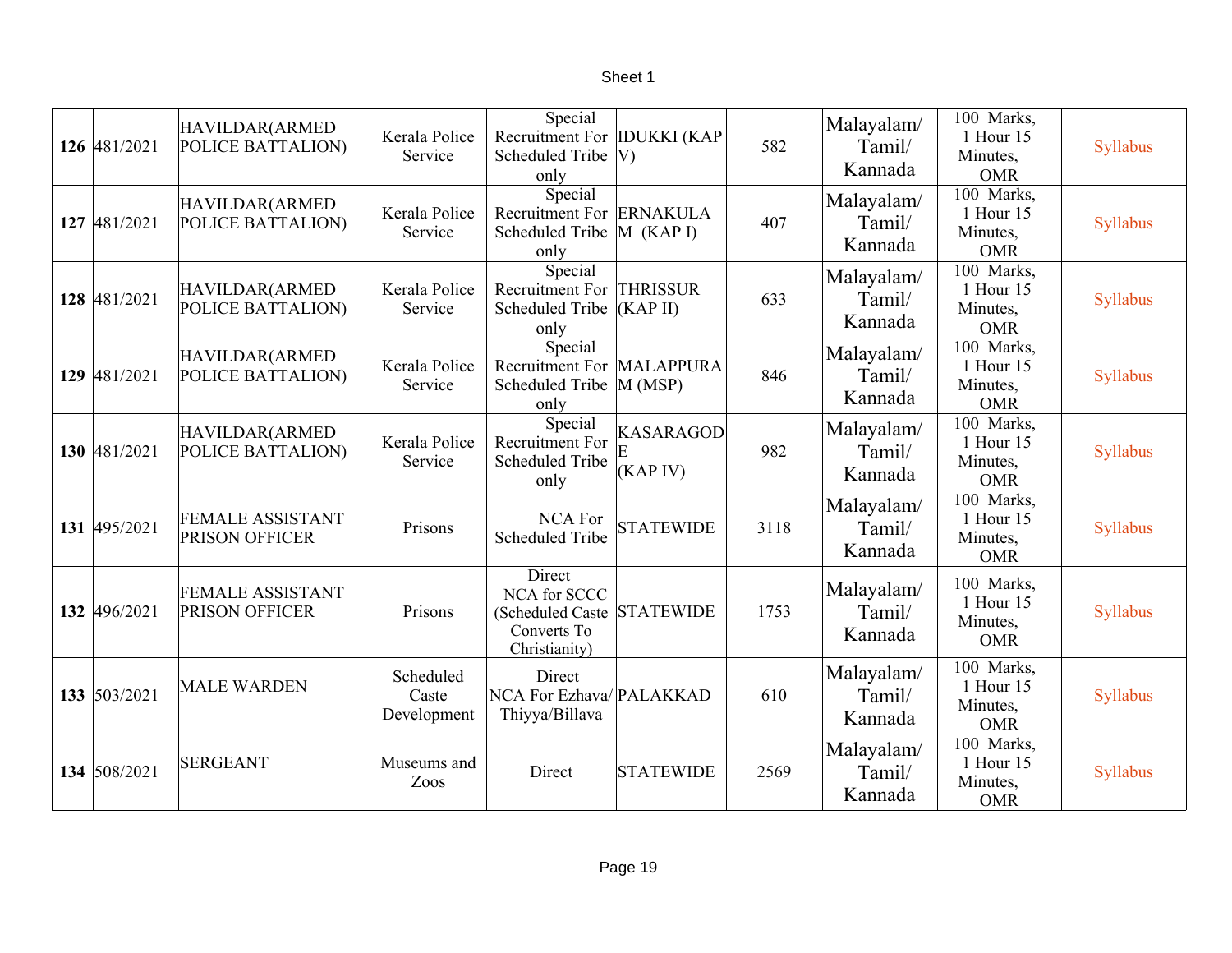| 135 512/2021 | <b>TELEPHONE</b><br><b>OPERATOR</b>                                            | Medical<br>Education                                                                       | Direct                                                                           | <b>STATEWIDE</b>          | 10386  | Malayalam/<br>Tamil/<br>Kannada | 100 Marks,<br>1 Hour 15<br>Minutes,<br><b>OMR</b>              | Syllabus |
|--------------|--------------------------------------------------------------------------------|--------------------------------------------------------------------------------------------|----------------------------------------------------------------------------------|---------------------------|--------|---------------------------------|----------------------------------------------------------------|----------|
| 136 531/2021 | <b>ASSISTANT PRISON</b><br><b>OFFICER</b>                                      | Prisons                                                                                    | Direct<br>NCA for<br>Hindu Nadar                                                 | <b>STATEWIDE</b>          | 1786   | Malayalam/<br>Tamil/<br>Kannada | $\overline{100}$ Marks,<br>1 Hour 15<br>Minutes,<br><b>OMR</b> | Syllabus |
| 137 539/2021 | <b>SECURITY</b><br>GUARD/SECURITY<br><b>GUARD GRII/</b><br><b>WATCHER GRII</b> | Various<br>Government<br>Owned<br>Companies<br>Boards and<br>Corporations                  | Direct<br><b>NCA For</b><br><b>Scheduled Tribe</b>                               | <b>STATEWIDE</b>          | 8      | Malayalam/<br>Tamil/<br>Kannada | 100 Marks,<br>1 Hour 15<br>Minutes,<br><b>OMR</b>              | Syllabus |
| 138 558/2021 | <b>LOWER DIVISION</b><br><b>CLERK</b>                                          | Kerala State<br><b>Beverages</b><br>(Manufacturing<br>and Marketing<br>Corporation<br>Ltd. | Direct                                                                           | <b>STATEWIDE</b>          | 930758 | Malayalam/<br>Tamil/<br>Kannada | 100 Marks,<br>1 Hour 15<br>Minutes,<br><b>OMR</b>              | Syllabus |
| 139 559/2021 | <b>LOWER DIVISION</b><br><b>CLERK</b>                                          | Kerala State<br>Beverages<br>(Manufacturing<br>.and<br>Marketing)Corp<br>oration Ltd.      | By Transfer                                                                      | <b>STATEWIDE</b>          | 231    | Malayalam/<br>Tamil/<br>Kannada | 100 Marks,<br>1 Hour 15<br>Minutes,<br><b>OMR</b>              | Syllabus |
| 140 569/2021 | <b>LOWER DIVISION</b><br><b>TYPIST</b>                                         | various                                                                                    | Special<br>Recruitment for<br>Scheduled<br>Caste/Scheduled<br>Tribe only         | PALAKKAD                  | 2527   | Malayalam/<br>Tamil/<br>Kannada | 100 Marks,<br>1 Hour 15<br>Minutes,<br><b>OMR</b>              | Syllabus |
| 141 570/2021 | <b>LAST GRADE</b><br><b>SERVANTS</b>                                           | NCC / SAINIK<br>Welfare                                                                    | Special<br>Recruitment For<br>Ex-Servicemen of<br><b>Scheduled Tribe</b><br>Only | PATHANAMTHI<br><b>TTA</b> | 5      | Malayalam/<br>Tamil/<br>Kannada | 100 Marks,<br>1 Hour 15<br>Minutes,<br><b>OMR</b>              | Syllabus |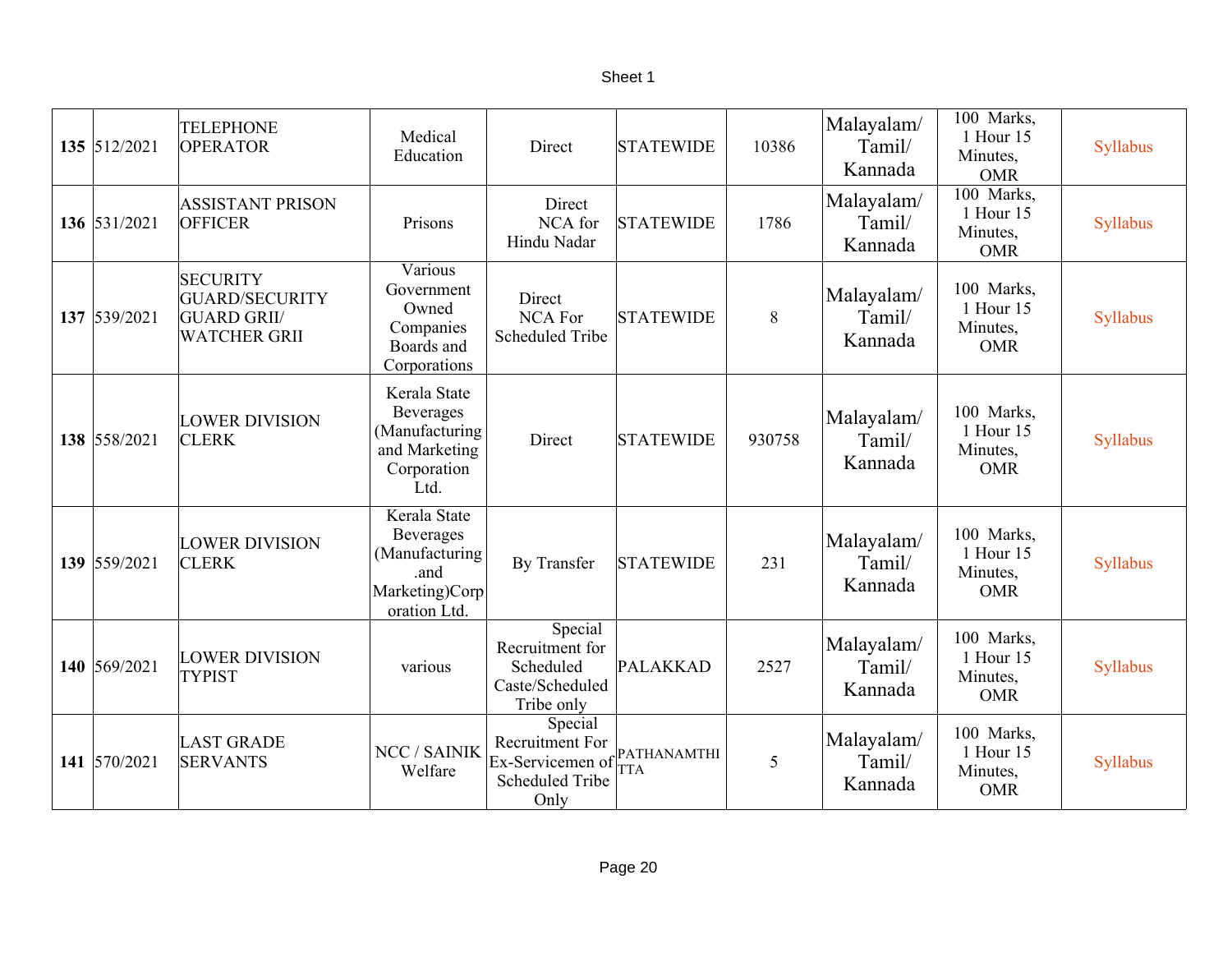| 142 583/2021 | <b>ASSISTANT SALESMAN</b>                 | Kerala State<br>Civil Supplies<br>Corporation Ltd                            | Direct<br>NCA for SCCC THIRUVANA<br>(Scheduled Caste<br>Converts To<br>Christianity) | <b>NTHAPURA</b><br>M | 4079   | Malayalam/<br>Tamil/<br>Kannada | 100 Marks,<br>1 Hour 15<br>Minutes,<br><b>OMR</b> | Syllabus |
|--------------|-------------------------------------------|------------------------------------------------------------------------------|--------------------------------------------------------------------------------------|----------------------|--------|---------------------------------|---------------------------------------------------|----------|
| 143 598/2021 | <b>DRILLING ASSISTANT</b>                 | Mining and<br>Geology                                                        | Direct                                                                               | <b>STATEWIDE</b>     | 3755   | Malayalam/<br>Tamil/<br>Kannada | 100 Marks,<br>1 Hour 15<br>Minutes,<br><b>OMR</b> | Syllabus |
| 144 600/2021 | <b>ASSISTANT PRISON</b><br><b>OFFICER</b> | Prison                                                                       | Direct                                                                               | <b>STATEWIDE</b>     | 237660 | Malayalam/<br>Tamil/<br>Kannada | 100 Marks,<br>1 Hour 15<br>Minutes,<br><b>OMR</b> | Syllabus |
| 145 606/2021 | <b>MIXINGYARD</b><br><b>SUPERVISOR</b>    | Kerala State<br>Co-Operative<br>Rubber<br>Marketing<br>Federation<br>Limited | Part<br>Direct<br>I (General<br>Category)                                            | <b>STATEWIDE</b>     | 2779   | Malayalam/<br>Tamil/<br>Kannada | 100 Marks,<br>1 Hour 15<br>Minutes,<br><b>OMR</b> | Syllabus |
| 146 608/2021 | <b>TYPIST GR.II</b>                       | Various Govt.<br>owned<br>Companies/<br>Corporations/B<br>oards              | Direct                                                                               | <b>STATEWIDE</b>     | 20254  | Malayalam/<br>Tamil/<br>Kannada | 100 Marks,<br>1 Hour 15<br>Minutes,<br><b>OMR</b> | Syllabus |
| 147 609/2021 | <b>LAST GRADE</b><br><b>SERVANTS</b>      | Various Govt.<br>owned<br>Companies/<br>Corporations/<br><b>Boards</b>       | Direct                                                                               | <b>STATEWIDE</b>     | 852084 | Malayalam/<br>Tamil/<br>Kannada | 100 Marks,<br>1 Hour 15<br>Minutes,<br><b>OMR</b> | Syllabus |
| 148 618/2021 | <b>U D STORE KEEPER</b>                   | Industrial<br>Training                                                       | Special<br>Recruitment for<br>Scheduled<br>Caste/Scheduled<br>Tribe                  | <b>STATEWIDE</b>     | 1183   | Malayalam/<br>Tamil/<br>Kannada | 100 Marks,<br>1 Hour 15<br>Minutes,<br><b>OMR</b> | Syllabus |
| 149 619/2021 | LABORATORY<br><b>ASSISTANT</b>            | Higher<br>Secondary<br>Education                                             | Special<br>Recruitment For<br><b>Scheduled Tribe</b><br>only                         | <b>IDUKKI</b>        | 8237   | Malayalam/<br>Tamil/<br>Kannada | 100 Marks,<br>1 Hour 15<br>Minutes,<br><b>OMR</b> | Syllabus |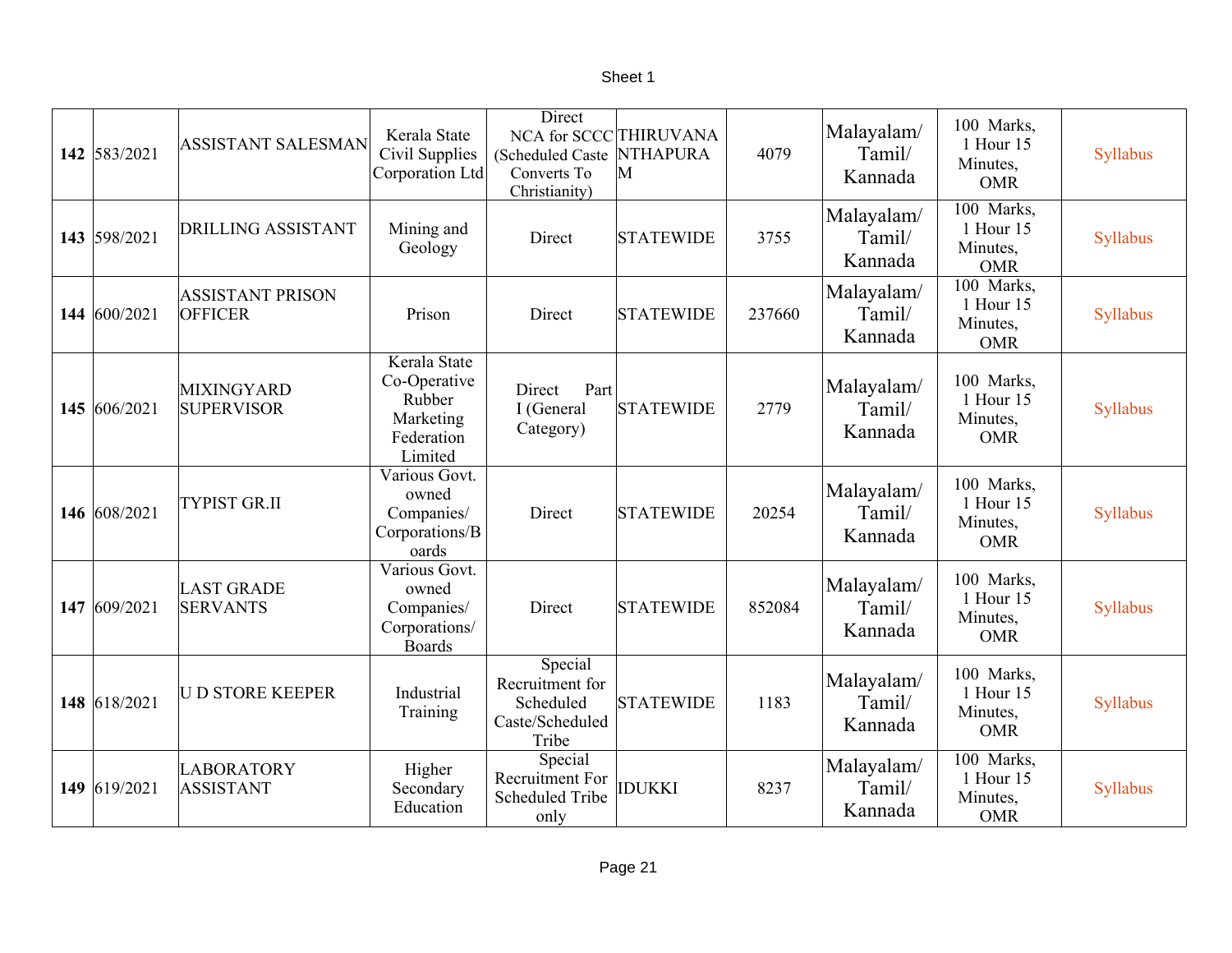| 150 626/2021 | <b>FEMALE ASSISTANT</b><br>PRISON OFFICER                          | Prisons                                                       | Direct<br><b>NCA For Muslim</b>                                                     | <b>STATEWIDE</b> | 20316  | Malayalam/<br>Tamil/<br>Kannada | 100 Marks,<br>1 Hour 15<br>Minutes,<br><b>OMR</b>              | Syllabus |
|--------------|--------------------------------------------------------------------|---------------------------------------------------------------|-------------------------------------------------------------------------------------|------------------|--------|---------------------------------|----------------------------------------------------------------|----------|
| 151 650/2021 | <b>SECTION CUTTER</b>                                              | Mining and<br>Geology                                         | Direct                                                                              | <b>STATEWIDE</b> | 4309   | Malayalam/<br>Tamil/<br>Kannada | 100 Marks,<br>1 Hour 15<br>Minutes,<br><b>OMR</b>              | Syllabus |
| 152 652/2021 | <b>FEMALE ASSISTANT</b><br>PRISON OFFICER                          | Prisons                                                       | Direct                                                                              | <b>STATEWIDE</b> | 278461 | Malayalam/<br>Tamil/<br>Kannada | 100 Marks,<br>1 Hour 15<br>Minutes,<br><b>OMR</b>              | Syllabus |
| 153 655/2021 | <b>GUARD</b>                                                       | Kerala State<br>Film<br>Development<br>Corporation<br>Limited | Direct                                                                              | <b>STATEWIDE</b> | 802    | Malayalam/<br>Tamil/<br>Kannada | 100 Marks,<br>1 Hour 15<br>Minutes,<br><b>OMR</b>              | Syllabus |
| 154 669/2021 | <b>JUNIOR LABORATORY</b><br><b>ASSISTANT</b>                       | <b>Health Services</b>                                        | Special<br>Recruitment for<br>Scheduled Tribe M<br>Only                             | <b>ERNAKULA</b>  | 6407   | Malayalam/<br>Tamil/<br>Kannada | 100 Marks,<br>1 Hour 15<br>Minutes,<br><b>OMR</b>              | Syllabus |
| 155 670/2021 | <b>LAST GRADE</b><br><b>SERVANTS-EX-</b><br><b>SERVICEMEN ONLY</b> | NCC / SAINIK<br>Welfare)                                      | Special<br>Recruitment for ERNAKULA<br>Scheduled Caste/ M<br><b>Scheduled Tribe</b> |                  | 47     | Malayalam/<br>Tamil/<br>Kannada | 100 Marks,<br>1 Hour 15<br>Minutes,<br><b>OMR</b>              | Syllabus |
| 156 680/2021 | <b>ASSISTANT PRISON</b><br><b>OFFICER</b>                          | Prisons                                                       | Direct<br>NCA for<br>Viswakarma                                                     | <b>STATEWIDE</b> | 4422   | Malayalam/<br>Tamil/<br>Kannada | 100 Marks,<br>1 Hour 15<br>Minutes,<br><b>OMR</b>              | Syllabus |
| 157 710/2021 | <b>ATTENDER GR.II</b>                                              | Homoeopathy                                                   | Direct<br>NCA For Ezhava/<br>Thiyya/Billava                                         | <b>MALAPPURA</b> | 727    | Malayalam/<br>Tamil/<br>Kannada | $\overline{100}$ Marks,<br>1 Hour 15<br>Minutes,<br><b>OMR</b> | Syllabus |